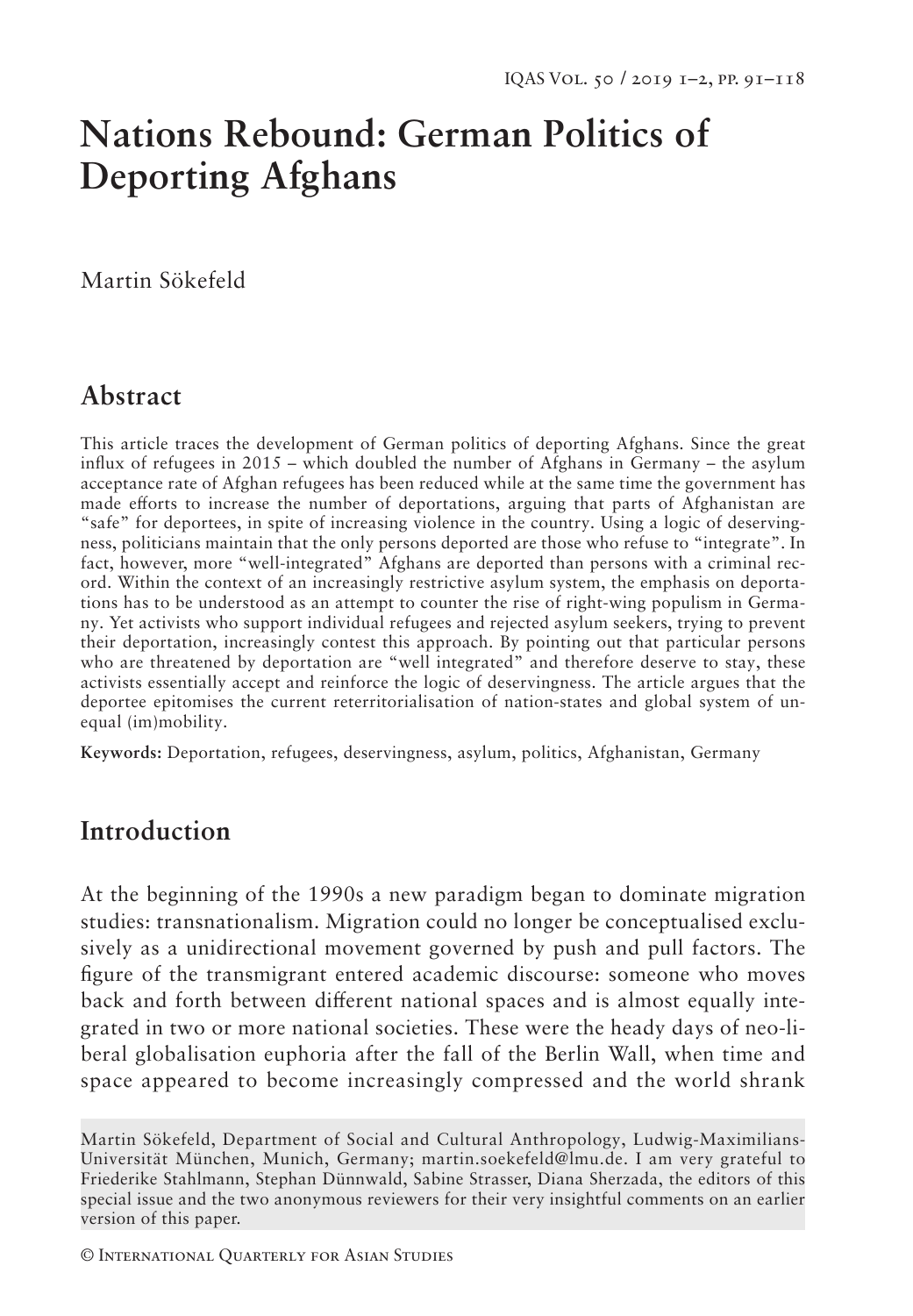into a global village inhabited by cosmopolitan citizens. Almost without hindrances, goods, capital, ideas and to a lesser extent also people seemed to cross national boundaries, which in any case were soon expected to lose all significance. Linda Basch, Nina Glick Schiller and Cristina Szanton Blanc, who were among the leading protagonists developing the transnationalism paradigm, published, along with many articles, a book with the programmatic title *Nations Unbound*. While the authors certainly did not argue that national borders had lost their significance, they emphasised transmigration and the deterritorialisation of the nation-state.

Thirty years on the world has changed dramatically. Globalisation euphoria is certainly a thing of the past. While capital still flows around the globe with great ease, many people increasingly view these flows as pernicious. And although many people are on the move – perhaps more than ever – all manner of attempts are made to limit and direct their flow. States erect walls and fences at their borders and tighten border controls to prevent immigration. Through increasingly ingenious instruments and techniques of surveillance, bordering is no longer simply a matter of the external margins of states and nations. "Everyday bordering" can occur anywhere within a national space (Yuval-Davis et al. 2017, Strasser / Tibet 2019). An (almost) global wave of populism (Brubaker 2017) redefines societies in essentialist and reterritorialising terms, vowing to stop immigration and to exclude and even to expel people regarded as aliens. Those who are granted the right stay have to earn their "deservingness" by submitting themselves to a regime of "integration". Concomitantly, border studies have gained substantial prominence in academia.

Nations have been "re-bound"; states are reterritorialised. Accordingly, transnationalism studies also increasingly reemphasise the state and state practices of bordering (Glick Schiller 2007: 456f). Today, somewhat symbolically, the epitomising figure of migration is no longer the "transmigrant" but the "deportee" – the deportee whose removal is required in order to maintain the sovereign order of the territorial nation-state.

Although four years have passed since the "summer of migration" (Hess et al. 2017) the "refugee issue" continues to dominate political debates in Germany to a large extent, also because new right-wing parties and organisations have entered the scene. Discourse about refugees is increasingly dominated by the question of deportation. Compared to the number of new arrivals, the number of actual, "successful" deportations is quite low: in 2018, around 57,000 persons were scheduled for deportation from Germany, but in almost 31,000 cases the deportation could not be carried out, for various reasons (Spiegel 2019). But the government is attempting to increase the number of deportations. At the time of writing in spring 2019, the Ministry of Interior was drafting a "Law of Orderly Return" (*Geordnete Rückkehrgesetz*) that not only intends to further limit the rights of migrants without a secure right of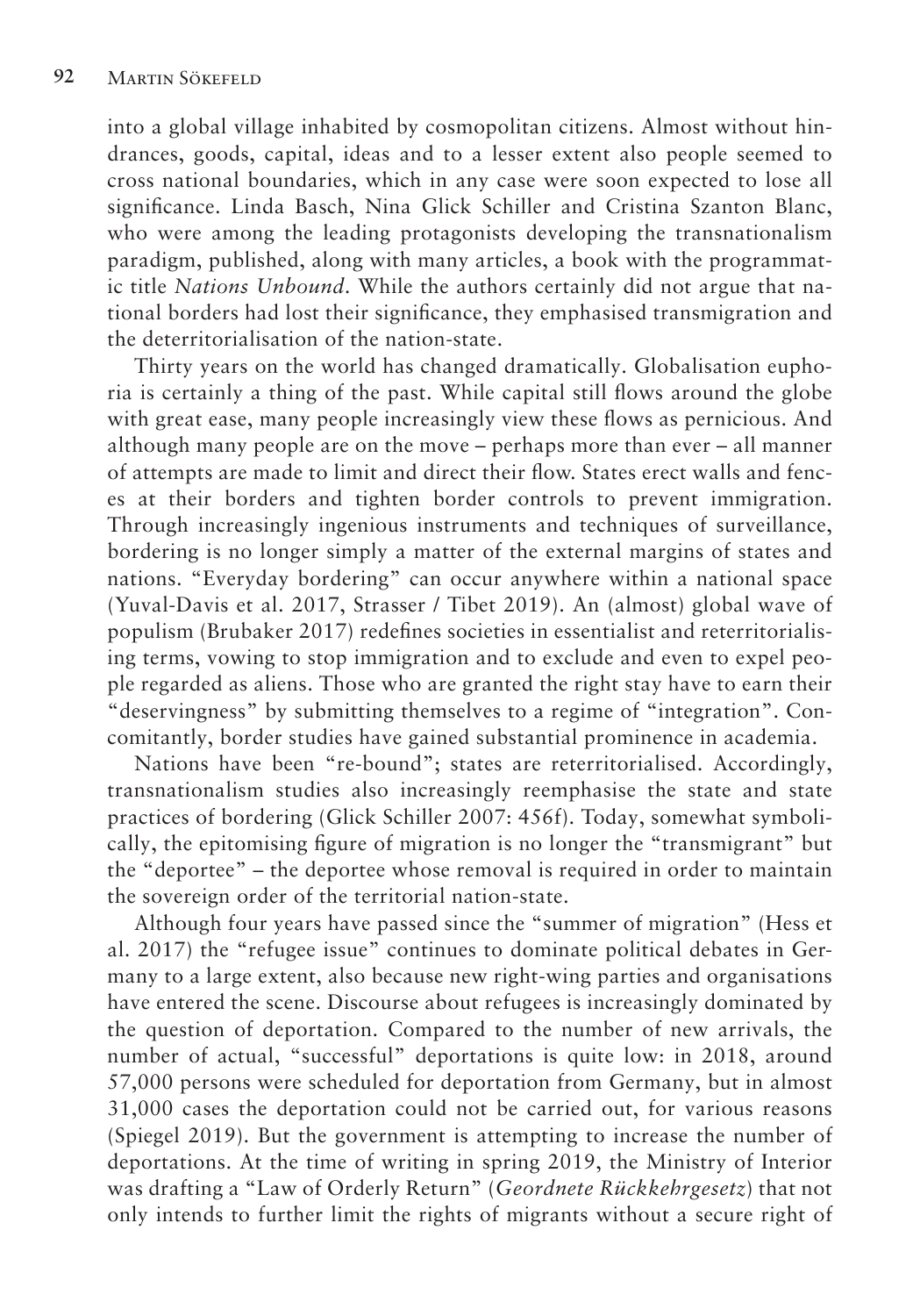residency, but also to criminalise activists who support rejected asylum-seekers bound for deportation. According to the first draft of the law, activists and civil society organisations that leak the news of imminent deportation to migrants will be held accountable and may be sentenced to up to three years in prison.1 This provision reveals a fundamental conflict between government institutions and anti-deportation activists over the issue. In May 2018 Alexander Dobrindt, the leader of the Christian Social Union faction in the German Parliament (CSU, the conservative regional party of Bavaria), coined the contemptuous term "anti-deportation industries" (*Anti-Abschiebe-Industrie*) to refer to lawyers and activists who attempt to prevent deportations (Süddeutsche Zeitung 2018a). From the perspective of the government and its supporters, deportation has become a significant issue where both the territorial sovereignty of the state and the rule of law need to be maintained. Yet in early 2019, a commission of linguists selected the term as the "non-word of the year 2018" (Süddeutsche Zeitung 2019a), again revealing fundamental disagreement over deportation policies. Deportations to Afghanistan, in particular, have become highly controversial. While the government reiterates that parts of Afghanistan are safe enough for deportees – in spite of the fact that two years after the bombing of the German embassy in Kabul, Germany still does not have a fully operating diplomatic representation in the country – refugee support activists emphasise that nowhere in Afghanistan is safe, particularly for deportees from Europe.

In this article, I will first briefly survey current research on deportation in the social sciences before turning to recent shifts in German policies of deportation in general and to the deportation of Afghans in particular, which is also intended to counter anti-refugee right-wing populism. Finally, I will analyse activism for the prevention of the deportation of Afghans in Bavaria, arguing that this activism often affirms the dominant logics of integration and deservingness, thus resorting to what I call strategic integrationism.

#### **Deportation studies**

The study of borders and border regimes has emphasised that globalisation has by no means dissolved national boundaries and enabled general mobility. On the contrary, borders have been tightened to serve the channelling function of granting passage to some while stopping others (De Genova / Peutz

<sup>1</sup> In its final version, the law defines dates of deportations as state secrets, the disclosure of which is a criminal offence. While this provision is aimed primarily at officials, also activists that instigate the disclosure of such information are criminalised. Dunja Mijatović, Human Rights Commissioner of the Council of Europe, strongly criticised this provision (Süddeutsche Zeitung 2019b). For a critical assessment of the law see also Hruschka 2019.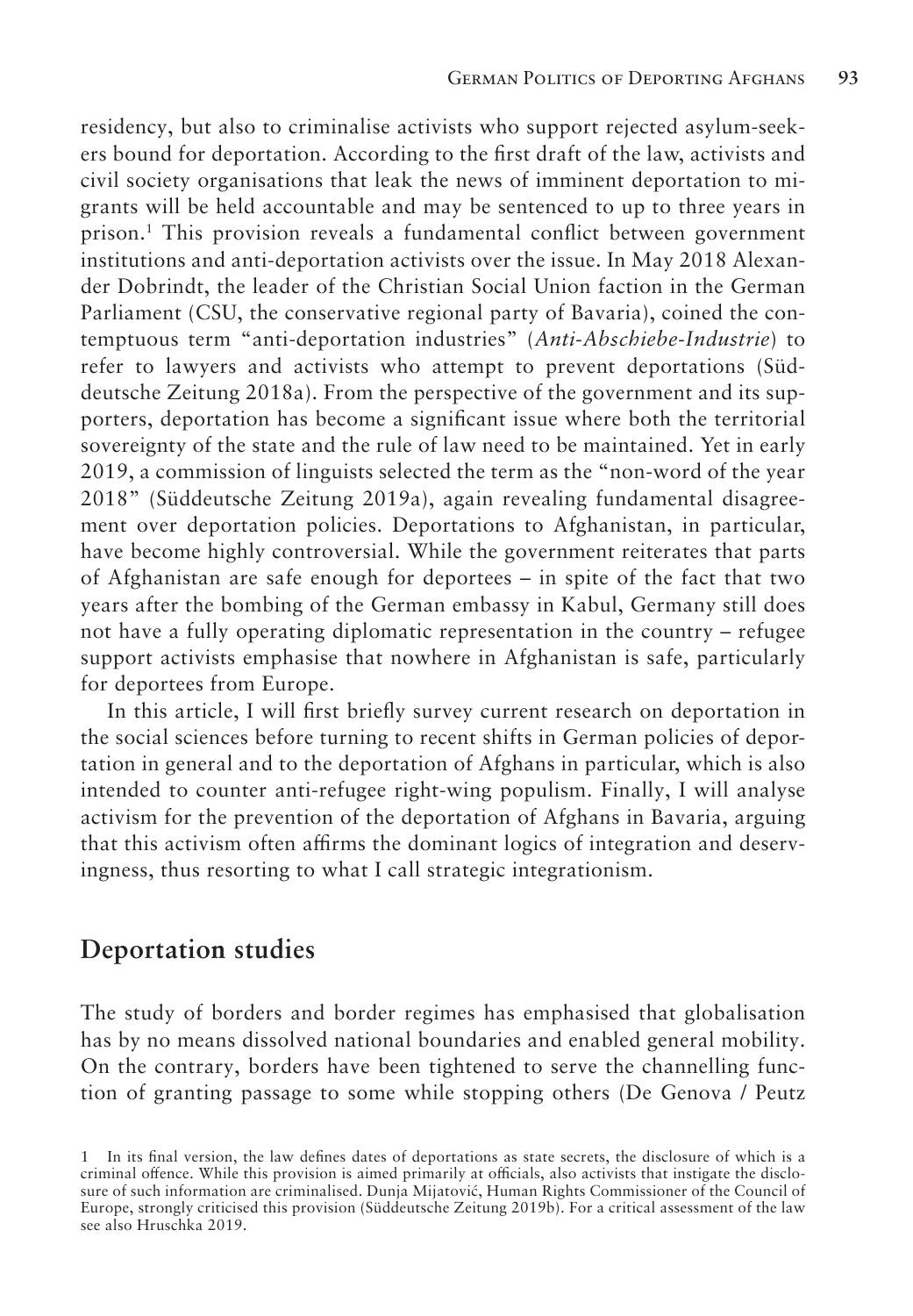2010, Tsianos / Karakayali 2010, Fassin 2011). Further, borders not only mark the margins of states but increasingly structure societies and their practices as a whole (Yuval-Davis et al. 2017). Thus, the "mobility paradigm" (Sheller / Urry 2006, Urry 2007) requires a decisive qualification exemplified by the figure of the refugee: borderless mobility does not apply to everyone; refugees' crossing of borders is unwelcome and "illegal" and they are subjected to detailed determinations of whether or not they deserve admission (Holmes / Castañeda 2016, Yarris / Castañeda 2015, Chauvin / Garcés-Mascareñas 2014). During these determinations and afterwards, refugees are often immobilised in camps and confined before being physically deported. While the neoliberal regime produces those global inequalities that increasingly compel people to resort to strategies of refugee-migration in order to gain security, including the chance to secure a livelihood, the states of the north increasingly adopt programmes of remigration or deportation to reduce the number of migrants and to serve as a deterrence. Research has shown, however, that this deterrence rarely works: for many migrants, deportation or remigration is merely the beginning of the next cycle of migration (Khosravi 2016, Schuster / Majidi 2013).

Ultimately, deportation and remigration serve the purpose of maintaining north-south inequality (and inequity) through the establishment of a pervasive and strictly selective border regime.2 Deportation prevents the labour of the global south from taking part in the wealth of the north and maintains a stable pay gap between North and South (Khosravi 2017, Golash-Boza 2015). The exclusion of "economic refugees" is crucial for upholding the distinction between "desired/legal" and "undesired/illegal" migrants, between "good" and "bad" refugees, between those who "deserve" protection and those who are considered undeserving because they have escaped only from unfavourable economic conditions. Deservingness is the central category of this distinction<sup>3</sup> and also plays a central role in the German government's decisions about deportations to Afghanistan, as I will show below.

Research on deportation and (more or less voluntary) remigration has become an important part of the study of migration and (im)mobility. It shows that deportation and remigration take place within a complex field of practices, structures, expectations and power relations in local, national and transnational contexts. A neat analytical distinction between "refugees" and "migrants" is as impossible as is the distinction between deportation and remigration – unless one uncritically accepts the premises of the asylum system that stipulates that only "genuine refugees" deserve protection and ac-

<sup>2</sup> See Collyer 2017, Khosravi 2017a, De Genova 2016, Drotbohm / Hasselberg 2015: 552ff, Golash-Boza 2015, Casas-Cortes et al. 2014, Fassin 2011, De Genova / Peutz 2010, Hess / Kasparek 2010, Shamir 2005. 3 See Holmes / Castañeda 2016, Yarris / Castañeda 2015, Chauvin / Garcés-Mascareñas 2014, Coutin 2000: 11.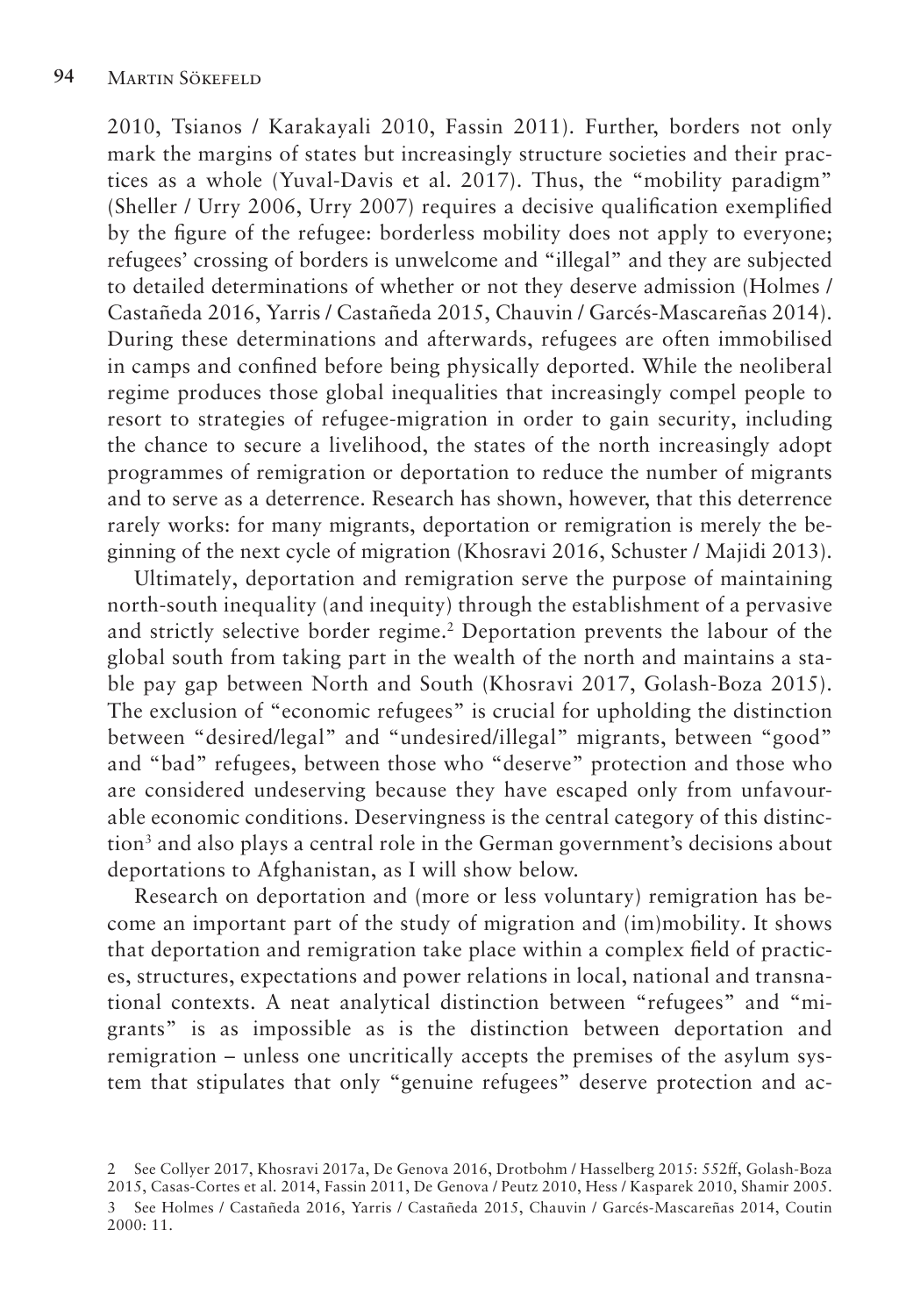commodation.4 "Voluntary" remigration may just be a desperate strategy to escape deportation, as deportations come with high costs for the deportees. Not only is the deportation often a traumatising experience itself, but deportees are banned from re-entering Germany and the Schengen area for at least five years and they have to pay the expenses of their deportation before being able to apply for a visa to Germany. Migrants who re-enter Germany "illegally" after having been deported may be sentenced to up to three years in prison.

Peutz (2006) calls for an anthropology of removal that examines the deportation regime. The danger of deportation looms over migrants in all stages of migration, during which they run the danger of being detained and ultimately removed. This is often a condition of extended periods of waiting and insecurity (Griffiths 2014, Lakha 2009), not necessarily governed by comprehensible rules, that establishes the migrant's state of "deportability" (De Genova 2016). This article contributes to the anthropology of removal by taking up the specific case of deportations from Germany to Afghanistan. To provide some context, however, a more general look at asylum and deportation politics and policies in Germany is required first.

#### **Recent politics of deportation in Germany**

Deportations have often been controversial, especially in Germany after the ruthless deportation regime of the Nazi government. While historically deportation was an instrument for the expulsion of foreign criminals and a means to prevent aliens from disturbing the public order (Paoletti 2010: 8), in recent decades it has become an instrument for the control and "management" of migration and is considered necessary and legitimate by governments (Schuster 2005). Paoletti thus speaks of a "deportation turn" in which "deportation has emerged as a form of state practice distinct from other forms of expulsion as a way to deal with failed asylum seekers as well as foreigners convicted of crimes" (Paoletti 2010: 8). "Deportation today is not an exception, but rather a normalised and distinct form of state power," writes Ines Hasselberg (2016: 1). The ability to allow or deny non-citizens the right to stay in a country is seen as a fundamental aspect of state sovereignty. Yet because only those who refuse to leave a country "voluntarily" are deported, deportation is always an act of force that violates the autonomy of a person. For many migrants who lack the secure right to stay, deportation is a continuous existential threat. In order to cover up this violence to some extent, governments and bureaucrats often use "softer" terms. In Germany, for instance, politicians increasingly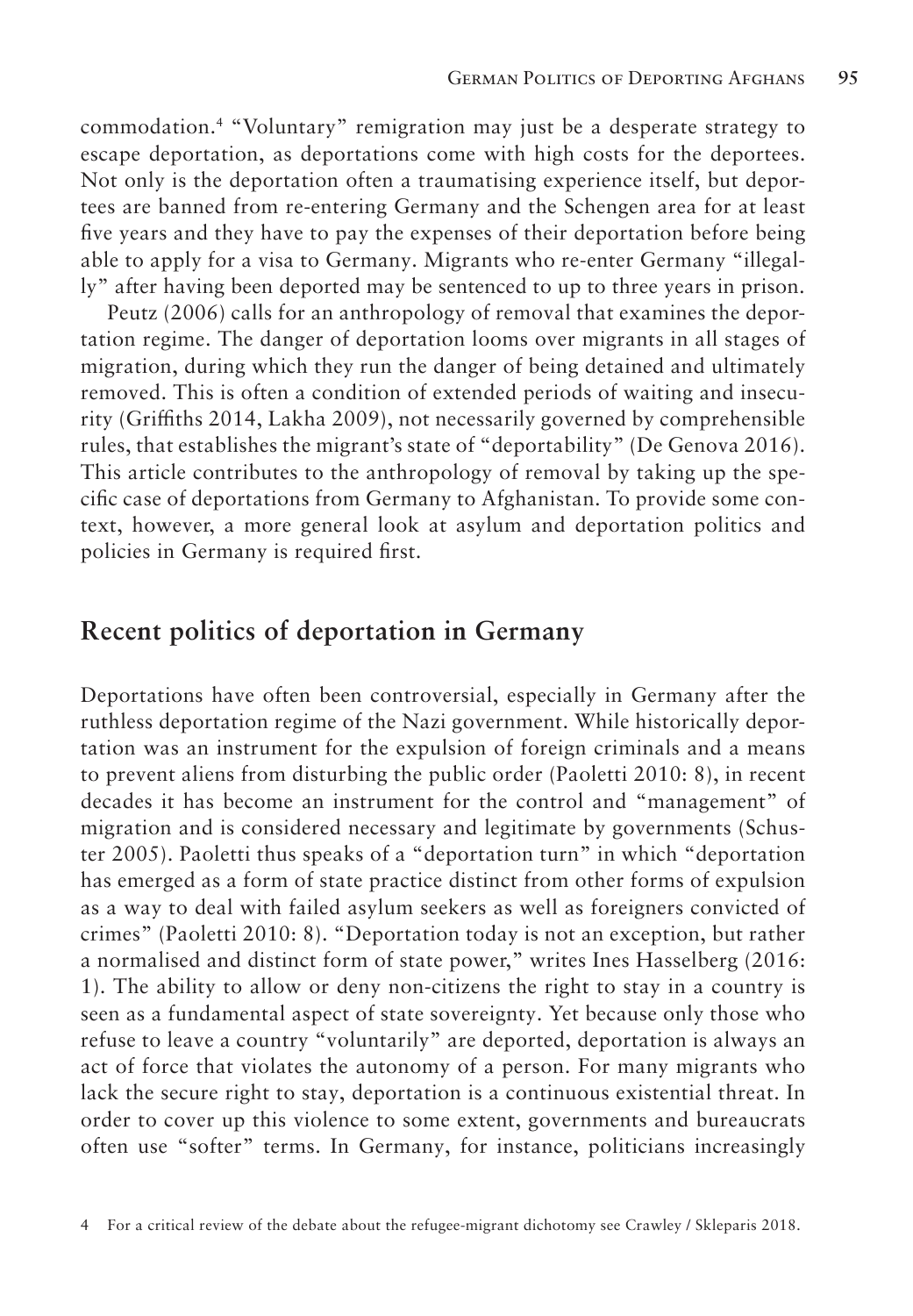use the term *Rückführung* ("repatriation") instead of *Abschiebung* ("deportation").

The 1990s were the decade of the deportation turn in Germany. With the cold war ending, the situation of asylum changed fundamentally: what had before mainly been an opportunity for dissidents from the socialist states now became largely an avenue of migration for people from the global south. As the grievances of many refugees coming to Germany did not fit the legal definition of asylum or their experiences of persecution and threats were doubted, few of them were granted asylum. Since the late 1980s, the figure of the *Wirtschaftsflüchtling* ("economic refugee") and the *Scheinasylant* ("bogus refugee") who purportedly misused the asylum system rose to prominence in German political discourse. Governmental policies of asylum became almost exclusively geared at reducing the numbers of claims and grants of asylum. In principle, all those who were not granted asylum had to leave the country and were potential deportees.

The politics of asylum (and of migration in general) has always been highly contentious in Germany. Right wing mobilisation has been a standard result of growing numbers of refugees and immigrants. The early 1990s were notorious for racist attacks on immigrants in Germany, some of them with deadly results, as well as for electoral gains of extreme right parties.<sup>5</sup> The government tried to pre-empt such reactions by introducing limitations to the right of asylum (Ellermann 2009: 54f). Thus, among other things, the *Asylkompromiss* ("asylum compromise") of 1993 introduced the notion of "safe third countries": if a refugee entered Germany from such a country, he or she had no right to asylum and had to return to the other country. This was a kind of predecessor to the EU's Dublin Regulation. As all neighbouring countries were regarded as safe, no refugee coming on a land route to Germany could claim asylum in the country.

For many years, the German government did not centrally publish numbers of deportations. Figures had to be gathered from different sources, most importantly from the government's responses to enquiries by Members of Parliament (Schuster 2005: 610). According to figures going back to 1990 which were published in 2015 by the Bundesamt für Migration und Flüchtlinge (BAMF, Federal Office for Migration and Refugees), the number of deportations peaked in 1993 (47,070) and 1994 (53,043) but gradually decreased to less than 10,000 per year until 2012 (BAMF 2015: 141). There is a certain parallel between the numbers of deportations and the numbers of new applications for asylum (which, mainly due to the disintegration of Yugoslavia also peaked in 1992 with nearly 440,000 applicants). Yet the curve of deportations lagged behind the curve of arrivals and new applications and never reached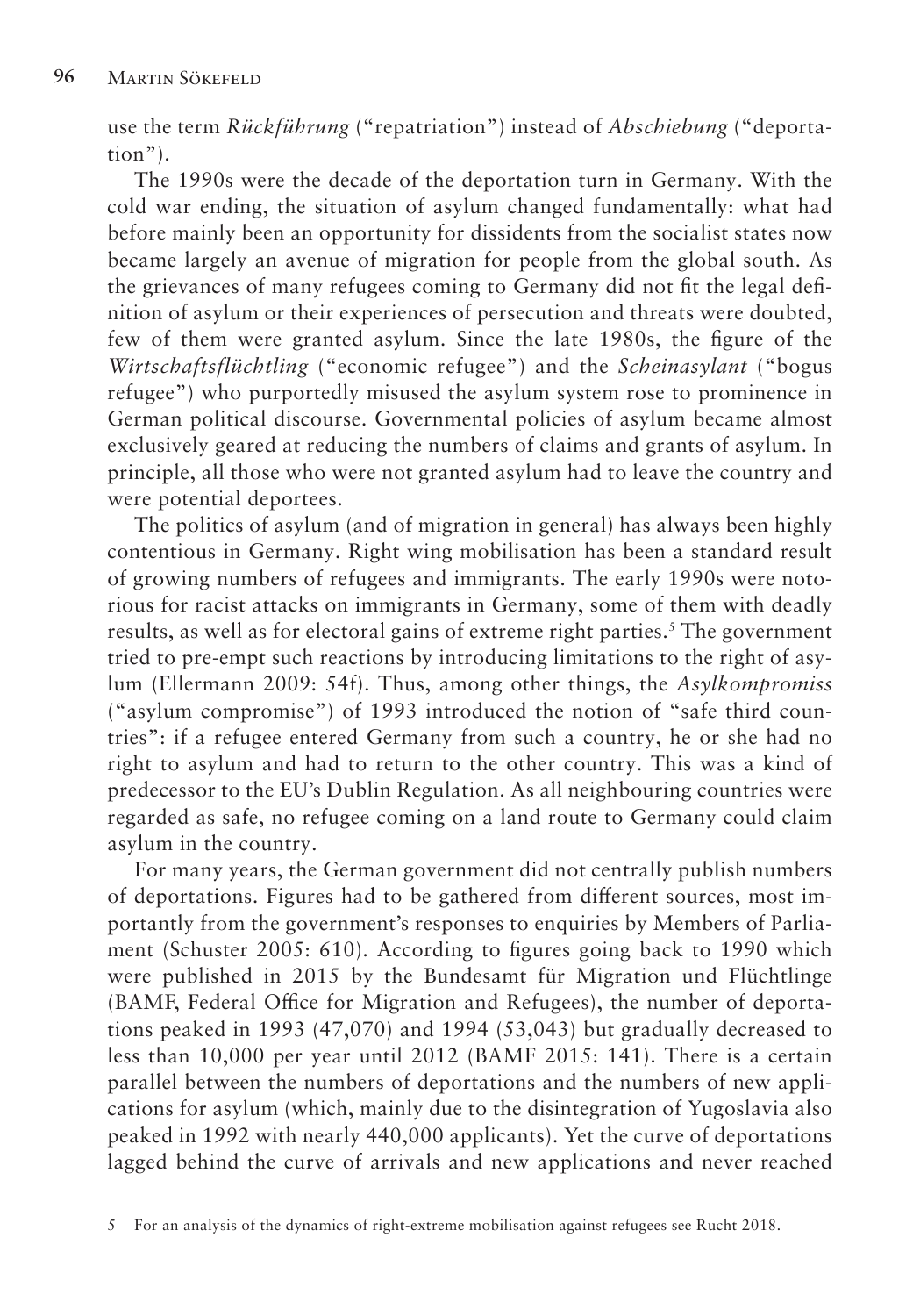the same heights. Beginning in 2015 the deportation curve surged again (Statista 2019). The great majority of deportations since 2015 have involved persons from the Balkan states (Deutscher Bundestag 2016a), while figures of deportations to non-European countries remain low.

Legally and administratively, deportation is a complicated matter in Germany. For various reasons, most persons whose application for asylum is rejected are not deported and many of them get a *Duldung* (literally a "toleration"), a short-term permit that needs to be renewed frequently. Legally, a *Duldung* is just a temporary suspension of deportation. Persons get a *Duldung* if their deportation is impossible, for instance because their identity is unclear, they lack the papers to enter their country of nationality or that country is not willing to allow their entry, but also for humanitarian reasons including the state of health. Persons also cannot be deported to countries where they are expected to suffer any serious harm. Only deportations to those countries that have been legally categorised as "safe states of origin", i.e. where it is assumed that there is neither personal political persecution nor degrading or inhuman treatment or punishment, are relatively straightforward.

Already before the "summer of migration" of 2015 with its all-time peak of new entries and 476,649 new applications for asylum (BAMF 2016: 10), numbers had risen considerably. In 2014 some 202,834 applications were submitted, almost one third of them by persons from the West Balkan states with hardly any prospect of being granted asylum. The number of persons with a *Duldung* grew, because only a few of those who did not get asylum left the country. In order to reduce the number of persons under *Duldung* and to increase the number of deportations, the Federal Government drafted a law in early summer 2015 on "the right to stay and the termination of residence". By emphasising the difference between deserving and undeserving refugees, this law set the tone for the subsequent politics of asylum and deportation. The then Federal Minister of the Interior, Thomas de Maizière, justified the law with the following words: "This law has two clear messages: the right to stay for well-integrated and law-abiding foreigners, on the one hand, and the termination of residence of those who are not in need of protection, on the other. Both messages belong together" (Schwarze 2015, translation MS).

Later that year, another reaction to the great influx of refugees from, mainly, Syria, Iraq and Afghanistan in 2015 was the passing of Asylum Package I, which categorised Albania, Kosovo and Montenegro as safe countries. In order to reduce the number of refugees in Germany, the federal government continues to seek to extend the list of "safe countries of origin" and to speed up asylum processes, including possible deportation. Asylum Package I also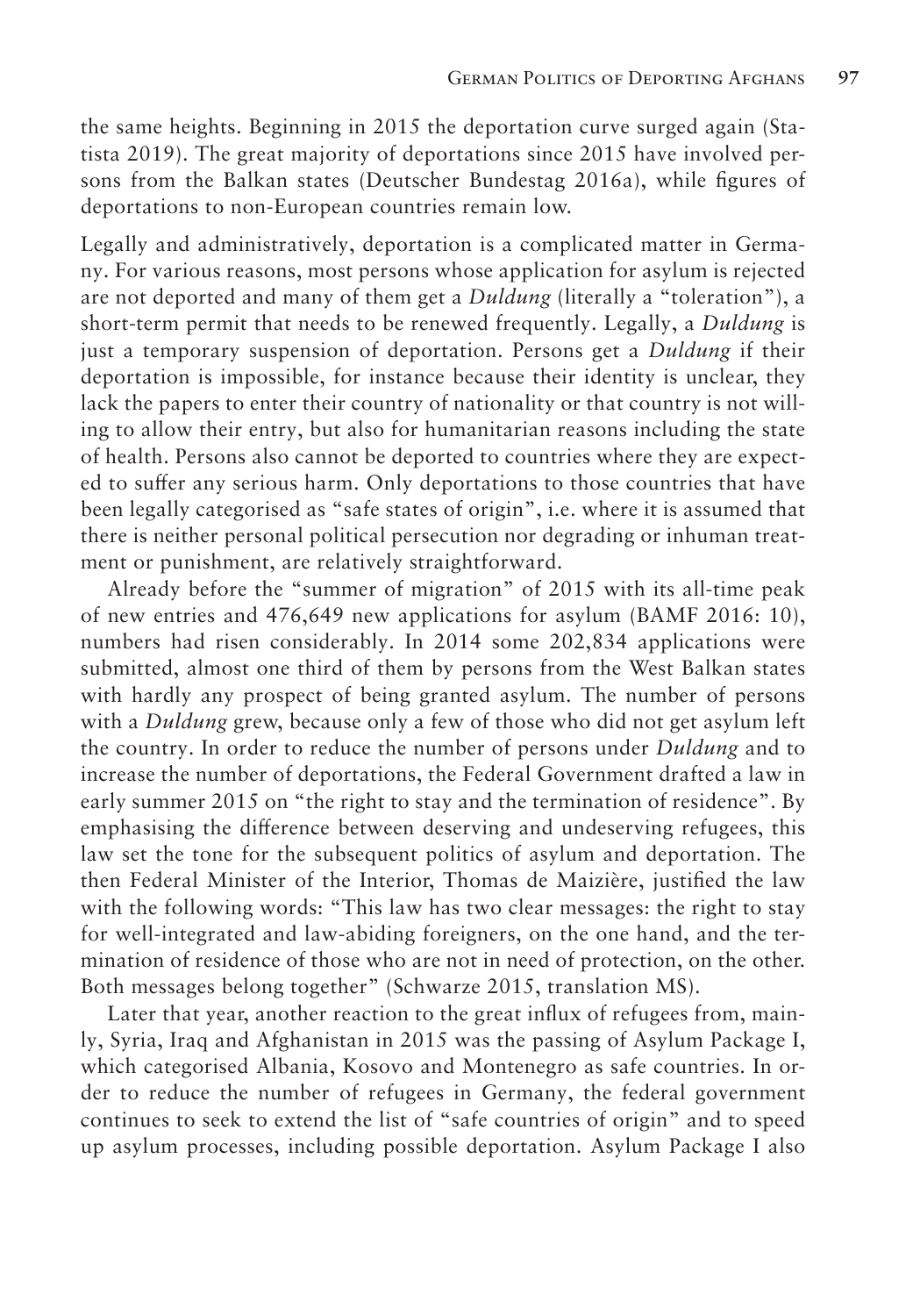prohibits informing deportees of their imminent deportation<sup>6</sup> and introduces the *Abschiebegewahrsam*: the taking of persons into custody for up to four days in order to ensure their deportation (Deutscher Bundestag 2016b: 8). In extreme cases, detention can be extended up to 18 months.

Yet while the federal government sets the guidelines for the politics of deportation and initiates laws, and a federal agency, the Bundesamt für Migration und Flüchtlinge (Federal Agency for Migration and Refugees, BAMF), decides upon asylum applications and issues "deportation orders" (*Abschiebeandrohungen*), the actual implementation of deportations lies in the hands of the federal states, which have a certain legal leeway to follow their own policies. According to Section 60a of the Residence Act, a government of a federal state may suspend deportations of certain national groups for up to three months (Dejure 2019a). If the government wants to suspend deportations beyond this time frame, it may issue resident permits, according to Section 23.1 of the Residence Act (Dejure 2019b). Thus, not all federal states always comply with the guidelines of the federal government – there is instead a great variety of state policies, ranging from lenient Schleswig-Holstein to hard-line Bavaria.

For more than a decade now, the German politics of migration has been governed by an integration paradigm: immigrants and foreigners in general are called to "integrate themselves" by learning German, adapting to local ways of life, etc. This has been a major paradigmatic shift, because the "guest workers" that came to Germany from the 1960s onward were explicitly expected not to integrate but to return as soon as possible to their countries of origin. Beyond the surface, however, the integration paradigm is not integrative but exclusionary, as the call for integration generally emphasises migrants' shortcomings and deficiencies. Thus the call for integration implies they are (not yet) sufficiently integrated (Sökefeld 2007).<sup>7</sup> Since 2015, the integration paradigm has been increasingly applied to newly arriving refugees. A few years ago Heide Castañeda (2010: 258) observed a shift in the conceptualisation of ideas of deservingness in the German asylum system, "moving away from a response to political oppression and increasingly toward policies of compassion in the face of suffering. Today, deservingness is defined chiefly by humanitarian considerations (such as illness or pregnancy), and the state is compelled by notions of compassion and justice." Meanwhile, deservingness in terms of "integration" comes on top of this, as expressed by interior minister De Maizière in the quotation cited above.

<sup>6</sup> In the past, deportees were served deportation notices in advance, which enabled activists to organise solidarity campaigns in order to prevent deportation (Hinger et al. 2018). Furthermore, many rejected asylum-seekers went underground after receiving such notices.

<sup>7</sup> For a general critique of the integration paradigm see Schinkel 2018.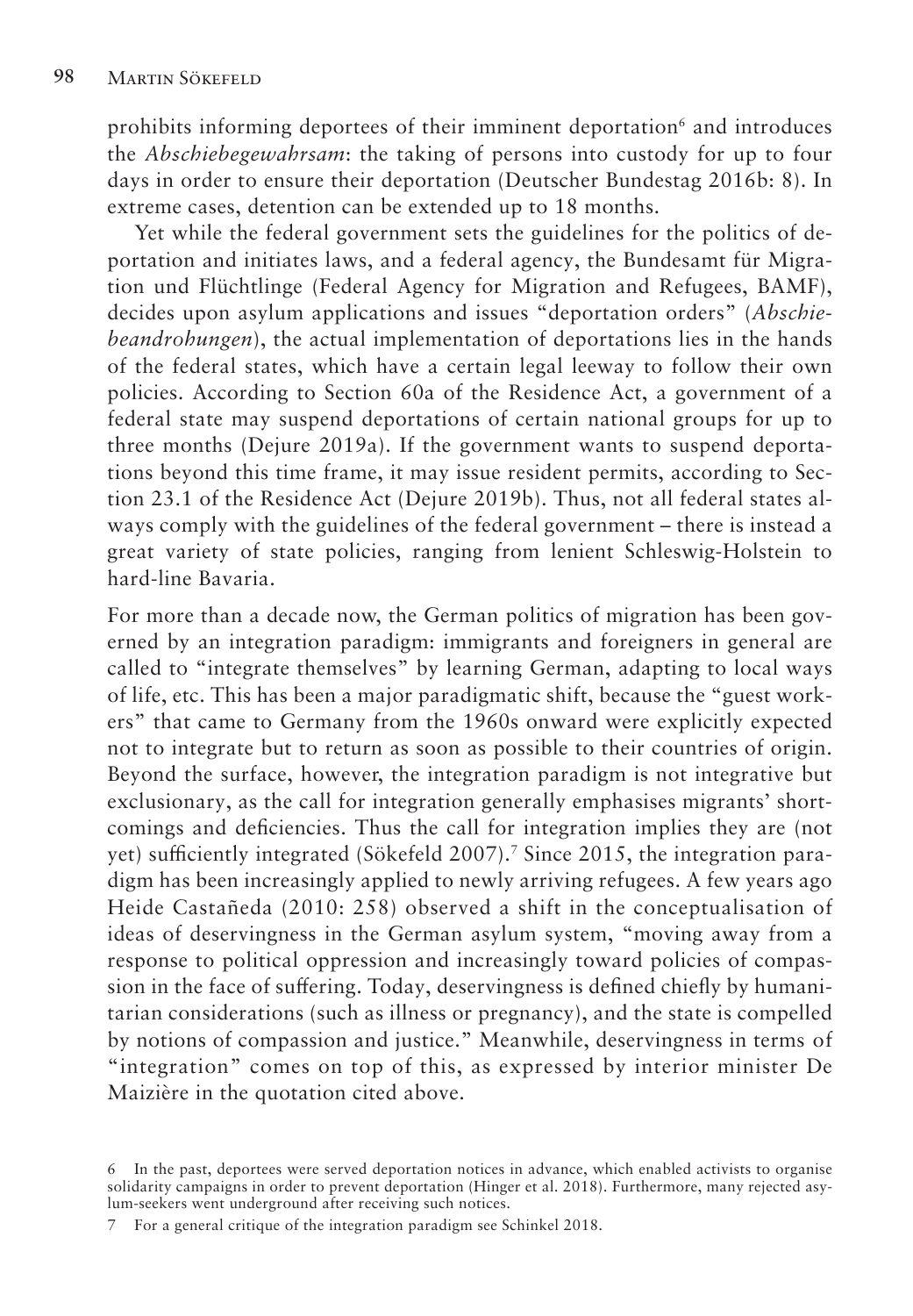Those deemed deserving receive support such as "integration courses" and language training. Deservingness is measured here in terms of the *Bleibeperspektive*, i.e. the probability that a person will be granted protection and stay in Germany. The *Bleibeperspektive*, a concept introduced by Asylum Package I, depends on the percentage of asylum seekers from a particular country that are granted protection. If this "protection quota" (*Schutzquote*), which includes not only asylum but also subsidiary protection, lies above the threshold of 50 per cent, people have a gute *Bleibeperspektive* ("good prospects to stay") and are eligible for language training and other measures of support. While Syrians have good prospects, persons from safe countries of origin do not.8 The political goal is to prevent them from "integrating" and to return them as soon as possible to their country of origin.

### **Deporting Afghans**

In this context, the deportation of refugees from Afghanistan is particularly contentious. Although Afghans come from a country that for almost four decades has been torn by internal conflict and war, Afghans are not generally granted protection today, in contrast, for instance, to refugees coming from Syria. German asylum politics towards refugees from Afghanistan have become increasingly restrictive. Migration from Afghanistan to Germany started in the 1950s with students and businesspeople, especially carpet merchants (Stroux 2002). With the beginning of the Soviet occupation in 1979 refugees started to come, mostly members of the Western educated elite. Subsequently, other groups began to arrive; after the Taliban came to power these were especially members of the urban middle class, but also rural ethnic and religious minorities.<sup>9</sup> In Europe, Germany was the most important country of destination for Afghan refugees and by 2004, around 40 per cent of persons of Afghan origin in Germany had acquired German citizenship (Baraulina et al. 2007: 8f, Haque 2012).

With the increasing violence in Afghanistan and the opening of the Balkan route in 2015 many more Afghans came to Germany, now mostly single young men and unaccompanied minors. The number of applications from Afghans surged dramatically and reached 127,012 in 2016 (BAMF 2017: 24).<sup>10</sup> Alto-

<sup>8</sup> Like the safe countries of origin, the *Bleibeperspektive* implicates a certain breach in the German logic of asylum: while the right to asylum is strictly conceptualised in terms of individual persecution, which needs to be ascertained individually, the *Bleibeperspektive* depends on a collective frame, irrespective of any individual circumstances.

<sup>9</sup> On the emigration and transnational networks of Shia Hazaras from Afghanistan see Monsutti 2012.

<sup>10</sup> The figure for 2014 was 9,115, for 2015 it was 31,328. The huge number of applications in 2016 largely results from persons who entered Germany in 2015 but filed their application the following year. In 2017 the figure dropped to 16,423 (BAMF 2018: 21).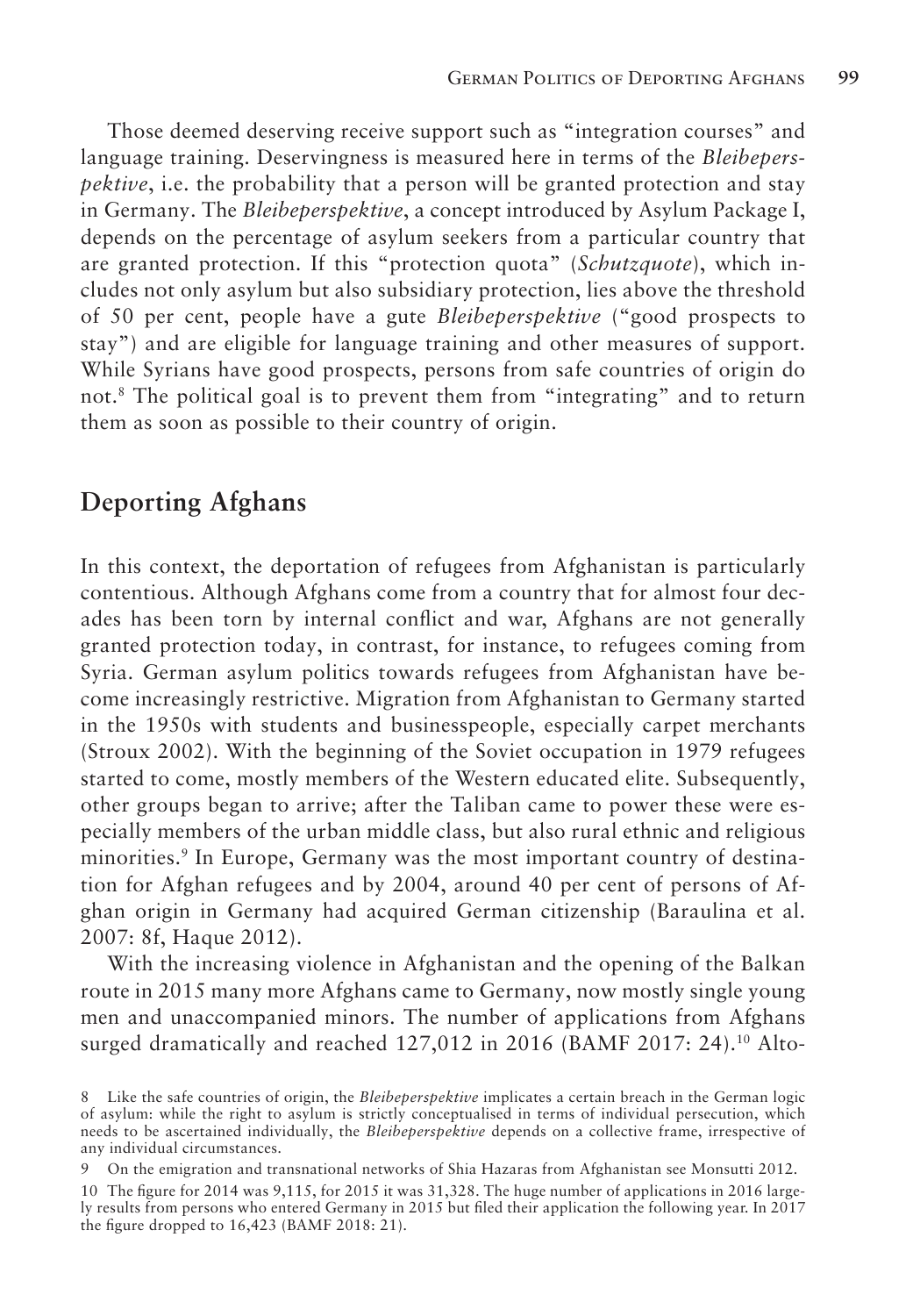gether, around 250,000 Afghans were living in Germany by 2017 and the Government tried to reduce this figure. While in 2015 some 78 per cent of Afghan applicants were accorded protection (either asylum or subsidiary protection) by the BAMF, this rate dropped to 61 per cent in 2016 and 47 per cent in 2017 (Pro Asyl 2019a). This is clearly not the result of an improvement of Afghanistan's security situation, but of increasingly restrictive asylum politics.11 According to the refugee advocacy organisation Pro Asyl, the Afghans fell prey to the German government's "deterrence strategy" intended to prevent further immigration from Afghanistan (Pro Asyl 2018). At a meeting in Brussels in November 2015, the German Federal Minister of Interior said: "At the moment, our concern is the great number of refugees from Afghanistan. We want to send the signal to Afghanistan: 'Stay there! We will return you directly from Europe to Afghanistan!" (Bundesministerium des Inneren 2015, translation MS). The Afghans' protection quota therefore fell below the threshold of 50 per cent, leaving them formally without a good *Bleibeperspektive*. This, however, does not take into account the fact that more than 60 per cent of the negative BAMF decisions in Afghan asylum cases that were judicially challenged were corrected by the courts (Pro Asyl 2018, Süddeutsche Zeitung 2018b) – the official *Bleibeperspektive* counts only the BAMF's original decisions.

In December 2002 – that is, one year after NATO troops had started their ISAF engagement in Afghanistan – the conference of the interior ministers of both the federal government and the federal states decided that deportations to Afghanistan would be suspended because of the security situation in the country. Only criminal offenders were exempt from this general suspension of deportation. Many of the Afghans were also accorded an individual *Abschiebeverbot* ("prohibition of deportation"), which often had to be secured in court. Only sporadic deportations of criminal offenders took place: from 2013 to 2015, for instance, less than ten Afghans were deported per year. In 2016, around 3,300 Afghans returned "voluntarily". Given the pressure and electoral success of right-wing mobilisation against refugees in Germany, the federal and several state governments were eager to reduce the number of Afghans by increasing deportations and remigration. The government of Bavaria stood at the forefront, together with the federal government. Arguing that parts of the Afghanistan were safe enough for deportees  $-$  also because of the efforts of German troops to enhance security<sup>12</sup> – the federal government signed in October 2016 a "Joint Declaration of Intent on Cooperation in the Field of Migration" with the government of Afghanistan. This declaration was an agree-

11 According to the European Council on Refugees and Exiles, Afghans "faced the largest variation in recognition rates in Europe, with the rate varying from 6% to 98%, depending on the country, with no apparent reason for the divergence lying in the nature of the cases" (ECRE 2019: 1).

12 This was an argument of the Bavarian Minister of Interior Joachim Herrmann; see Spiegel 2016a.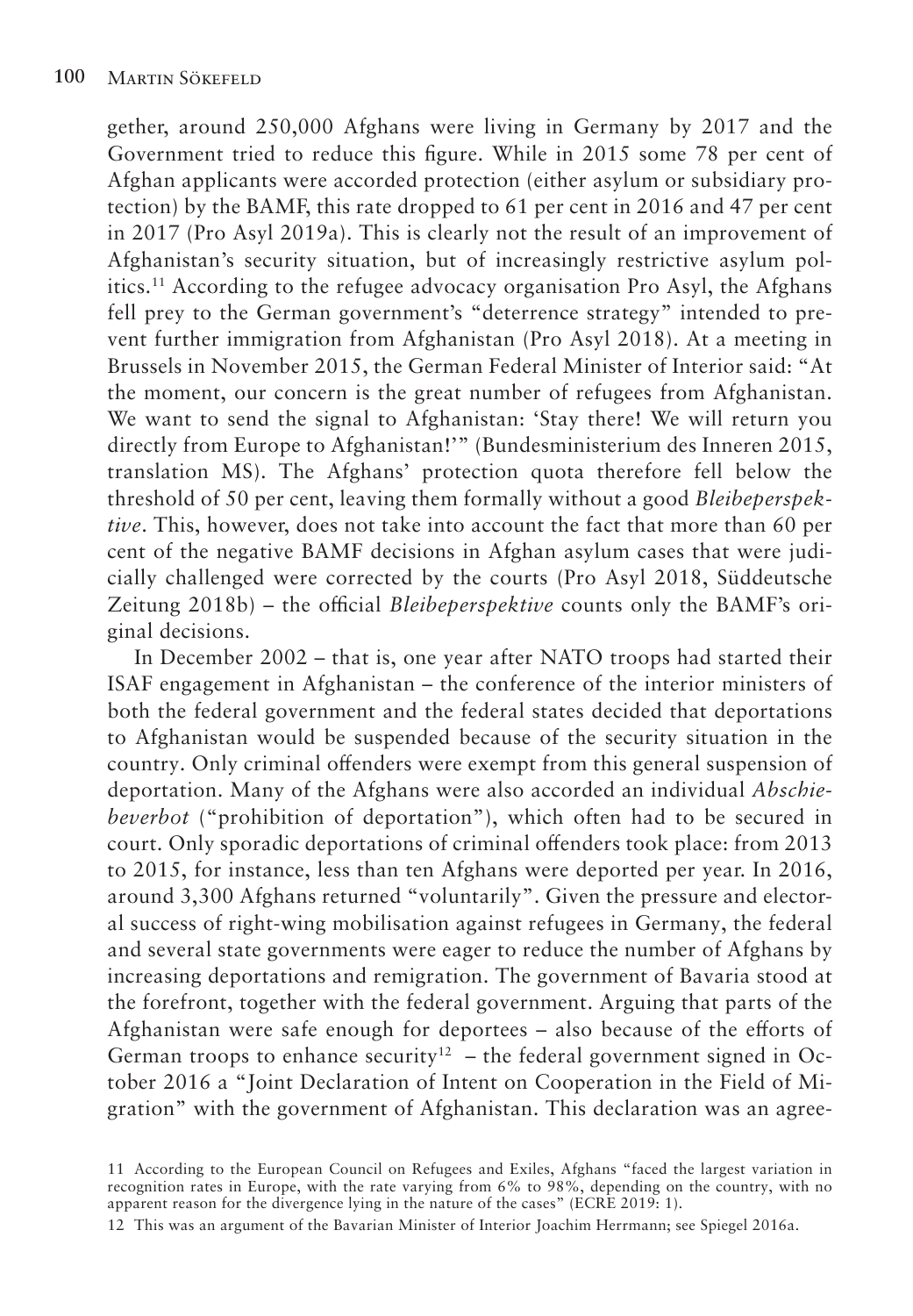ment for the readmission of rejected asylum-seekers. It referred to the German contributions to "Afghanistan's development and civilian reconstruction effort including the establishment of a high-quality education system, and water and energy supply" and emphasised Germany's "significant support for Afghanistan to build up its military and police force." The declaration reiterated the commitment to the protection of asylum seekers and to refugee rights, stipulating that humanitarian conditions and individual threats to possible returnees would be taken into account, and it also specified that voluntary return should be preferred to deportations. In addition, the practicalities of the re-entry of Afghans were specified, including the documents required and the personnel involved.13 According to the journal *Der Spiegel*, the German government had threatened to suspend its development aid of several hundred million euros per year if the Afghan government did not sign the agreement (Spiegel 2016b). Similarly, the EU threatened to make its aid to Afghanistan "migration sensitive" by "linking it to the [Afghan] Government's policy on migration and return and possibly to the implementation of the 'Joint Way Forward'", as was revealed through a leaked EU "Non-Paper" on EU-Afghan cooperation (European Commission 2016; see also The Guardian 2016).

Two months later, on 14 December 2016, the first *Sammelabschiebung* ("collective deportation") took place: 34 Afghans were put on a special flight from Frankfurt to Kabul. Originally, the deportation of 50 persons had been planned, but the deportation of some was prevented by emergency appeals to the courts (Spiegel 2016a). At the time of writing in late March 2019, 22 collective deportations have taken place, which altogether have returned 533 men to Afghanistan (Tagesspiegel 2019, Bayerischer Flüchtlingsrat 2019a).

The fate of potential deportees largely depends on the federal state in which they are registered. The largest number of deportees comes from Bavaria. The hitherto most notorious deportation took off on 3 July 2018 off from Munich Airport. There were 69 Afghans on the aircraft, 51 of them from Bavaria (Spiegel 2018a). This particular deportation gained particular notoriety because it took place on the birthday of federal minister of interior Horst Seehofer, who at a press conference the next day joked about 69 Afghans being deported on his 69th birthday (Süddeutsche Zeitung 2018c). A few days later, one of the deportees committed suicide in Kabul (Spiegel 2018b). This was also the first deportation after the ministry of foreign affairs had issued a confidential new assessment of the security situation in Afghanistan. Following the devastating bombing of the German Embassy in Kabul on 31 May 2017, which killed at least 150 people and wounded more than 300 (Spiegel 2017a, Süddeutsche Zeitung 2017a), the critical debate about deportations to Afghanistan had gained momentum. A *Sammelabschiebung* that was scheduled

<sup>13</sup> The text of the agreement has been made available online by Pro Asyl (2019b).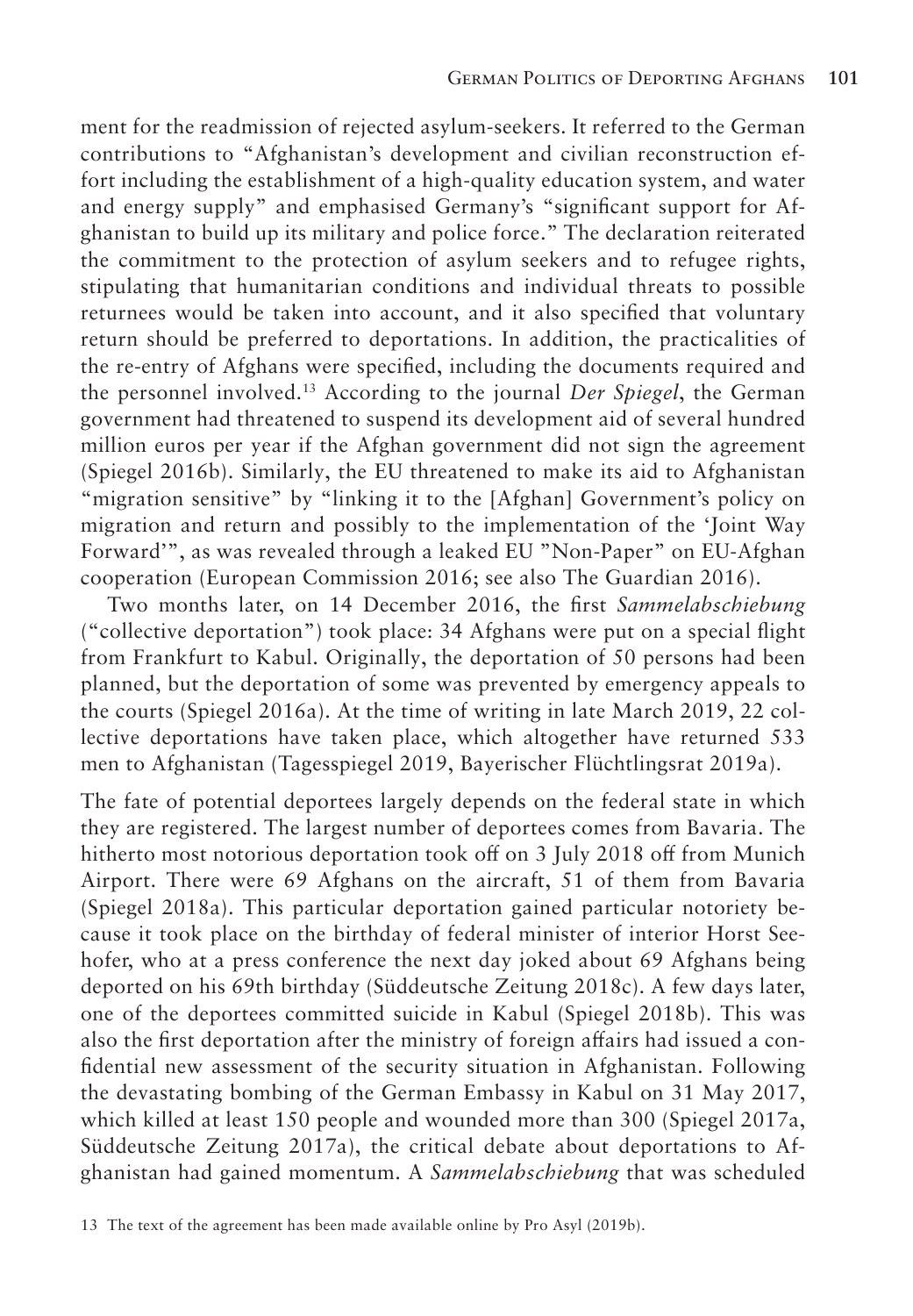for take-off on the day of the bomb attack was called off – officially, however, not because of the increasing insecurity in Afghanistan but only because the German embassy was not operative (Tagesspiegel 2017). The federal government refused to issue a general ban on deportations but limited potential deportees to persons with a criminal record, potential terrorists and persons who ostensibly refused to clarify their identity (Spiegel 2017b).<sup>14</sup> Deportations of such persons continued. These restrictions were lifted after a new assessment in summer 2017. On 6 June that year, Chancellor Angela Merkel declared in Parliament that Afghanistan was safe enough for deportees (Spiegel 2018c), in spite of the fact that the country and especially its capital continued to be hit by deadly bomb attacks.

The WHO sees Afghanistan as "one of the most dangerous and crisis-ridden countries in the world" (WHO 2017). The Global Peace Index 2018 ranks Afghanistan at 162 out of 163 countries (Vision of Humanity 2018). According to UNAMA, the UN mission in Afghanistan, the situation in the country continues to worsen: in 2018, the number of civilian casualties reached an unprecedented height (UNAMA 2019). In summer 2018, the UNHCR published new guidelines for the protection of asylum-seekers from Afghanistan. The UN agency concluded that "given the current security, human rights and humanitarian situation in Kabul, an IFA/IRA [Internal flight or relocation alternative] is generally not available in the city" (UNHCR 2018: 114), contradicting the statements of the German government and decisions by German courts that the Afghan capital was safe enough for deportees.<sup>15</sup> In her very elaborate expert report on the security situation in Afghanistan, Friederike Stahlmann points out that deportees are particularly vulnerable because they mostly lack the dense family networks that are a prerequisite for both securing a livelihood and general protection in the country (Stahlmann 2018: 152, see also Stahlmann 2017). IOM reports that many returnees have lost contact with their families and those who have not lost contact are not necessarily accepted by their families when they return (IOM 2014: 24). According to research among returned migrants from Norway and from the UK, most returnees live under constant fear, even if they are not personally threatened, and many do not dare to go out (Oeppen / Majidi 2015: 3). A long-term study by Schuster and Majidi (2013), drawing on a sample of 100 returnees in Afghanistan, shows that under these conditions returnees and deportees feel forced to leave the country again as soon as possible. Because of this situation, in contrast to Bavaria and Saxony, most of those federal states whose govern-

<sup>14</sup> The clarification of identity is particularly difficult for Afghans because there is no standard way of transcribing their names from Pashtu or Dari to German or English. Therefore names frequently differ on transcriptions and translations of Afghan identity documents. German authorities often blame the refugees for this.

<sup>15</sup> The assessment that Afghanistan is "safe enough" rests on specific juridical constructions of danger. See Tiedemann 2016.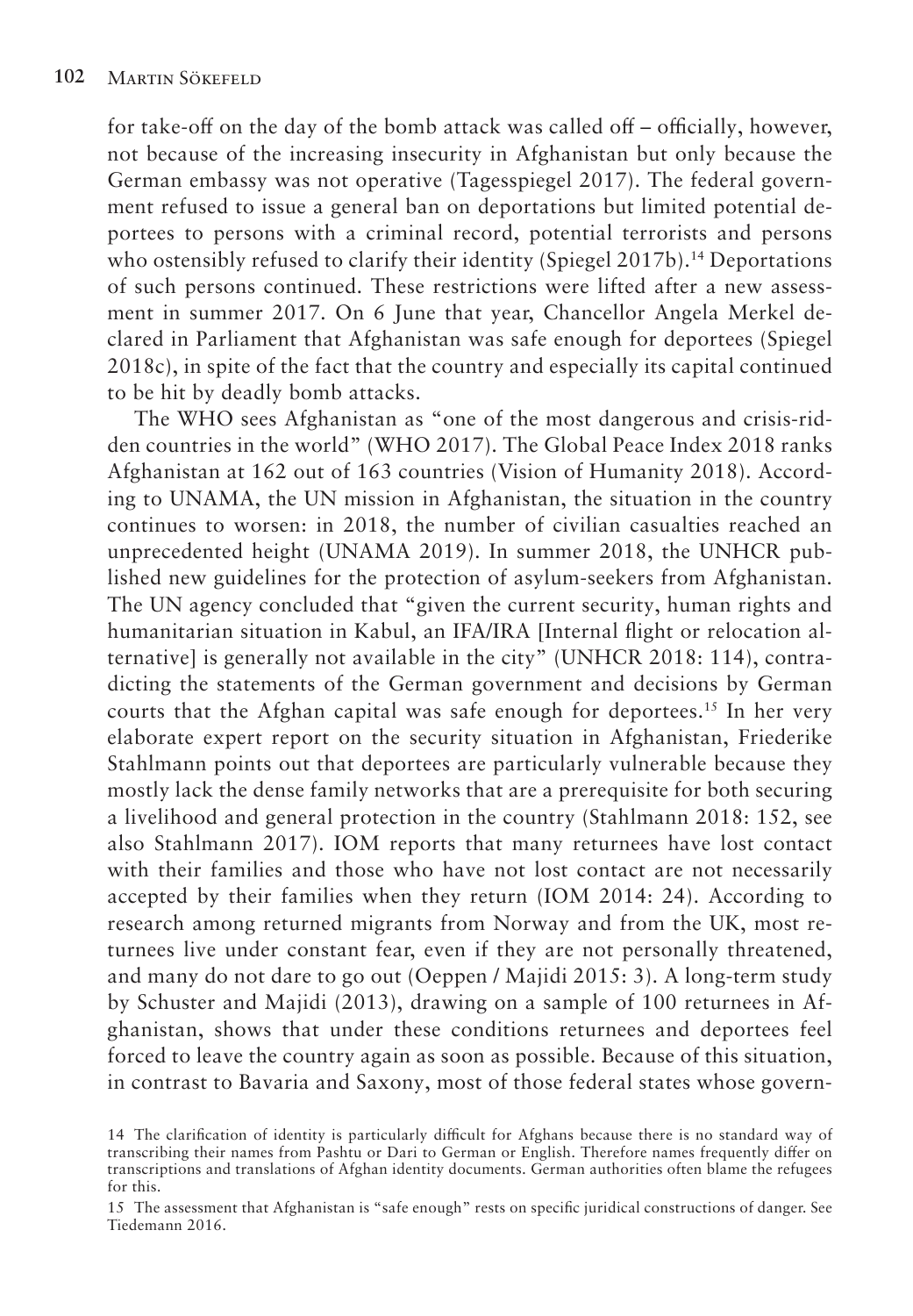ments were headed by the SPD (Social Democratic Party of Germany) continued to limit deportations to persons with a criminal record, etc. (Spiegel 2018d).

Bavaria in particular, however, vowed to further increase the pace of deportations without any restrictions. According to a press release published by the Bavarian Ministry of the Interior, only 5 of the 51 Bavarian Afghans on the deportation flight of 3 July 2018 had a criminal record. Bavarian Interior Minister Joachim Herrmann emphasised that 21 of the deportees had been deported out of custody, thus applauding the detention policy. He further reported that Bavaria would continue to resort to all instruments of deportation because a strong rule of law was needed to enforce the repatriation of unsuccessful asylum applicants: "If in due process the authorities and courts arrive at the conclusion that a person does not have the right to stay in Germany, then his departure has to follow. Only in this way, with a strong rule of law which is determined to enforce the obligation to leave the country, will we safeguard the required acceptance for our system of asylum and the acceptance of those who have been accorded the right to stay and who shall be integrated well" (Bayerisches Staatsministerium des Inneren 2018, translation MS).16 On the same occasion, the minister emphasised that deportations to Afghanistan could be carried out without any restriction.

The minister's statement is a clear example of the twofold strategy to legitimise deportations. First, deserving and undeserving refugees have to be distinguished, assuming that a clear distinction between the two categories is possible, and second, those who are undeserving and therefore have no right to stay in Germany have to leave the country – if necessary, by being deported. According to this reasoning, the unrelenting enforcement of repatriation, deportations included, is the basis for the acceptance of the asylum laws in Germany. In order to mark undeserving asylum seekers, a new vocabulary has been coined that in a way replaced the earlier "bogus asylum seekers" and "economic refugees". Now the *Straftäter* ("criminals"), *Gefährder* ("potential terrorists") and the *hartnäckige Identitätsverweigerer* (persons who refuse to clarify their identity by withholding documents, or who are unsuccessful in procuring documents) exemplify those who do not deserve protection, who pose a danger to German society and who therefore have to be deported even if they may suffer serious harm in the country of deportation. According to the current logic of integration, they have refused to integrate by violating the rules of *Zusammenleben* ("living together") in Germany. They may be deported to Afghanistan even when the situation in the country is obviously unsafe. The question of whether even a criminal has the right to protection from harm

<sup>16</sup> "Wenn Behörden und Gerichte in einem rechtsstaatlichen Verfahren zu dem Ergebnis kommen, dass jemand kein Bleiberecht in Deutschland hat, dann muss seine Ausreise folgen. Nur so, mit einem starken Rechtsstaat, der die Pflicht zur Ausreise unbeirrt umsetzt, erhalten wir die notwendige Akzeptanz für unser Asylsystem und für jene, die hier ein Bleiberecht haben und gut integriert werden sollen."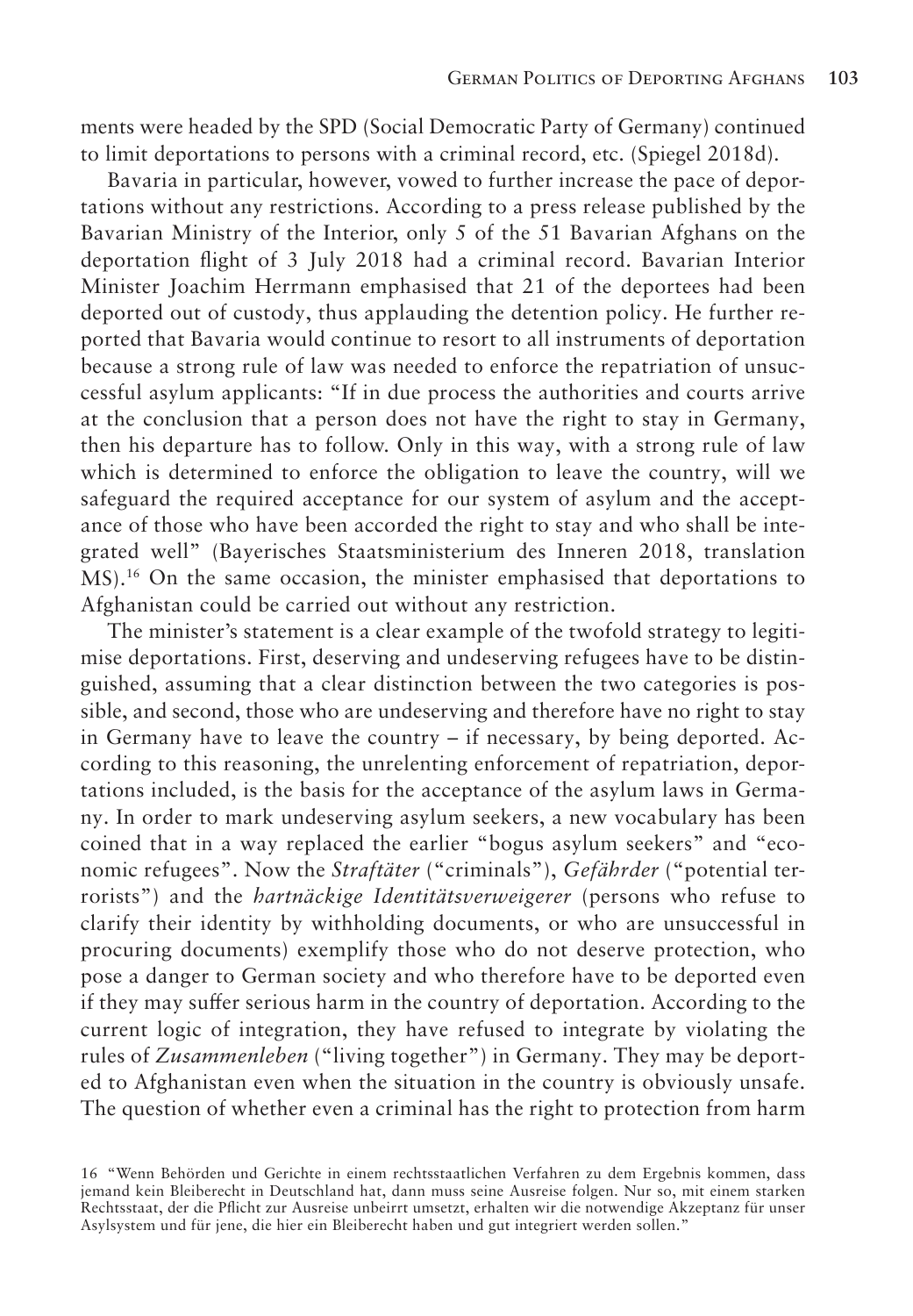is never asked. In this argument, safety and security are not fundamental human rights but must be earned and deserved.

According to the president of the Catholic welfare organisation Caritas, Peter Neher, the resumption of collective deportations to Afghanistan had more to do with the atmosphere in Germany and with domestic politics than with the security situation in Afghanistan (Berliner Zeitung 2017). By increasing the pacing of deportations, the government intended to placate and win back those sections of the German electorate that after 2015 turned towards the extreme right and enabled the electoral success of the right-wing party Alternative für Deutschland (AfD). This is particularly true for Bavaria. For decades, Bavaria has been ruled by the conservative CSU and this party in particular feared competition on the right. It attempted to avert the movement of conservative voters to the AfD by executing a determined hard-line policy towards asylum and deportation.

The CSU government's emphasis that rejected asylum-seekers who are considered non-integrated and undeserving have to leave Germany does not imply that those who are integrated are allowed to stay. On the contrary, even persons who by the criteria of the integration paradigm are "well integrated" (i.e. they have a job, go to school or take part in a professional training and have no criminal record) are often selected for deportation. In several cases, for instance, young Afghans have been arrested for deportation in their schools. One may even conclude that these "well integrated" Afghans are especially easy prey for the Bavarian deportation regime because they lead a regular, predictable life. Thus, it is much easier to apprehend them and put them on a plane than a "non-integrated" person who has no regular occupation and can easily abscond.

Antje Ellermann (2005, 2009) has argued convincingly that because deportations are controversial and have the potential to arouse affects and actions of solidarity, governments have increasingly taken efforts to deport people almost invisibly in order to prevent the resistance and suffering of deportees from becoming public. Decisions about deportation are taken by the administration, removed from local politicians who might be held responsible by their electorate. And while earlier deportations were carried out on scheduled flights, often creating public scandal, now special chartered aircraft are invariably used. In Germany in 1999, the campaign "deportation.class" scandalised the public after Aamir Ageeb, a rejected asylum-seeker from Sudan, died of suffocation because of police action on a regular Lufthansa flight.<sup>17</sup> Similarly, deportees are mostly apprehended at night or in the early hours, also in order to prevent public visibility. Yet the great wave of volunteer support for refugees that arose in the summer of 2015 also created a new visibility for deport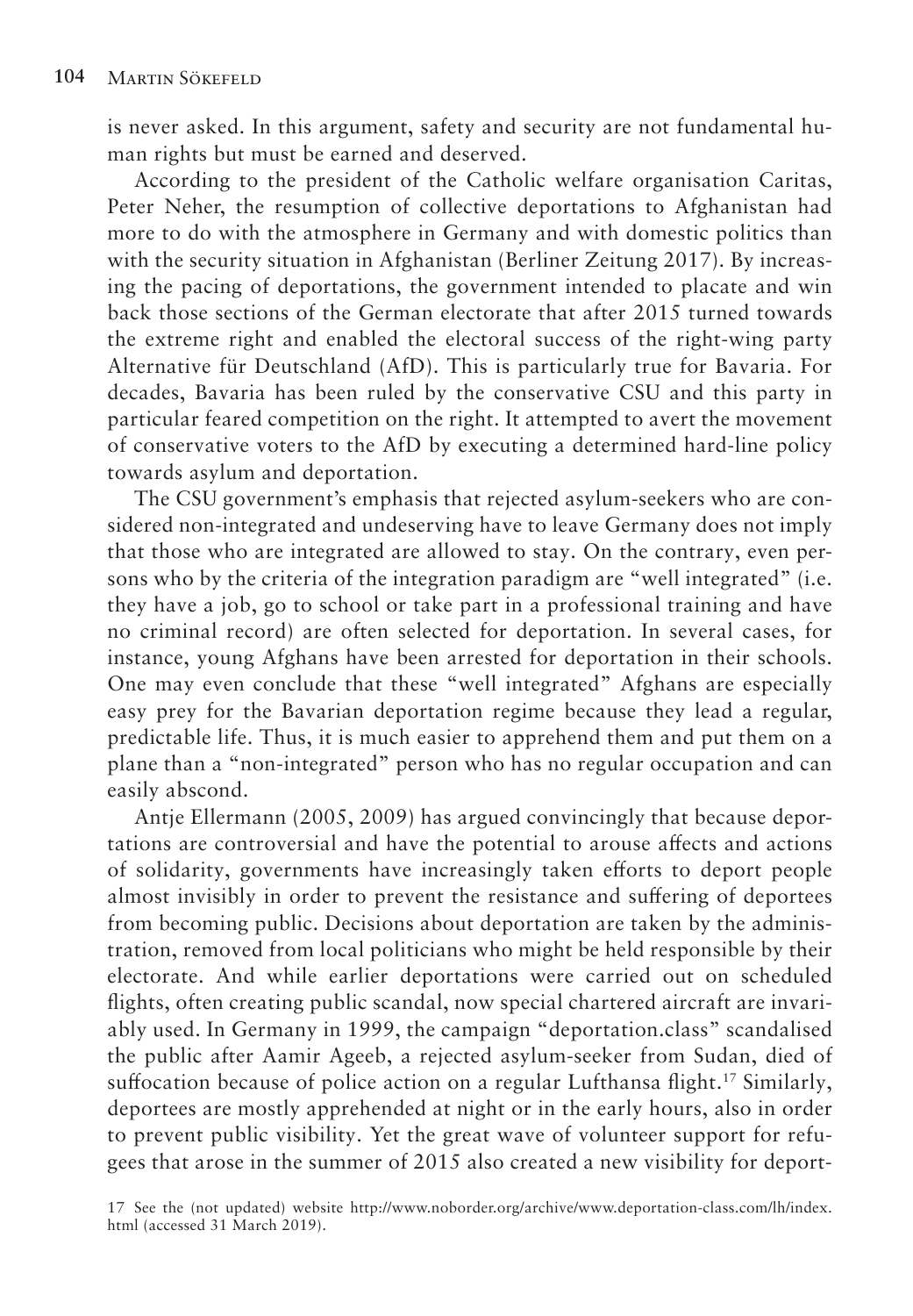ations, as now many more people in Germany have close relations with refugees than ever before.

The CSU and other like-minded politicians did not take into account that the tightening of asylum and deportation policies has perhaps had less of an effect placating voters leaning towards the extreme right than estranging those on the other side of the political spectrum. This at least can be concluded from the results of the Bavarian elections of October 2018, in which the CSU lost more than ten per cent of votes (resulting in the party's loss of absolute majority in the Bavarian parliament) while the refugee-friendly "Green Party" (Die Grünen) gained almost 9 per cent (Spiegel 2018e). The Green Party in fact won around 170,000 votes from erstwhile CSU-voters (Welt 2018), a development that a few years earlier would have been unimaginable. Commentators concluded that the CSU had lost many of its liberal and Christian supporters due to its uncompromising politics of asylum (Süddeutsche Zeitung 2018d). After the so-called "refugee crisis", many German politicians feared the rightwing groups that capitalised on anti-refugee sentiments, but they failed to see that on the other hand a huge number of people in Germany continued their voluntary commitments in support of refugees and even asylum-seekers who had been rejected. Such support includes not only commitments such as voluntary language teaching or assisting refugees in their interaction with the authorities, but also efforts to avert deportations. Also in Bavaria, volunteers try to save rejected asylum-seekers from being deported not only through legal means but also by staging protests and issuing appeals to authorities and politicians.

### **Resisting deportation**

On 31 May 2017, police entered a vocational college in Nuremberg in order to arrest Asef N., a 20-year-old Afghan, for deportation. While the young Afghan at first did not resist and entered the police car to be taken away, a group of his fellow students who realised what was going on sat down in front of the car in order to prevent its departure. More and more students joined and over the following hours, more than 300 students were protesting. Violent clashes with the police followed; the police used pepper spray and their batons and detained some of the protestors. After several hours, Asef N. was taken away while the protests continued. Protestors marched to the Nuremberg foreigner registration office. Civil society organisations and the political opposition vehemently criticised the police for detaining a person out of a classroom. A trade union condemned the "inhuman" approach of the Bavarian government (Süddeutsche Zeitung 2017b, Spiegel 2017c). Authorities had planned to put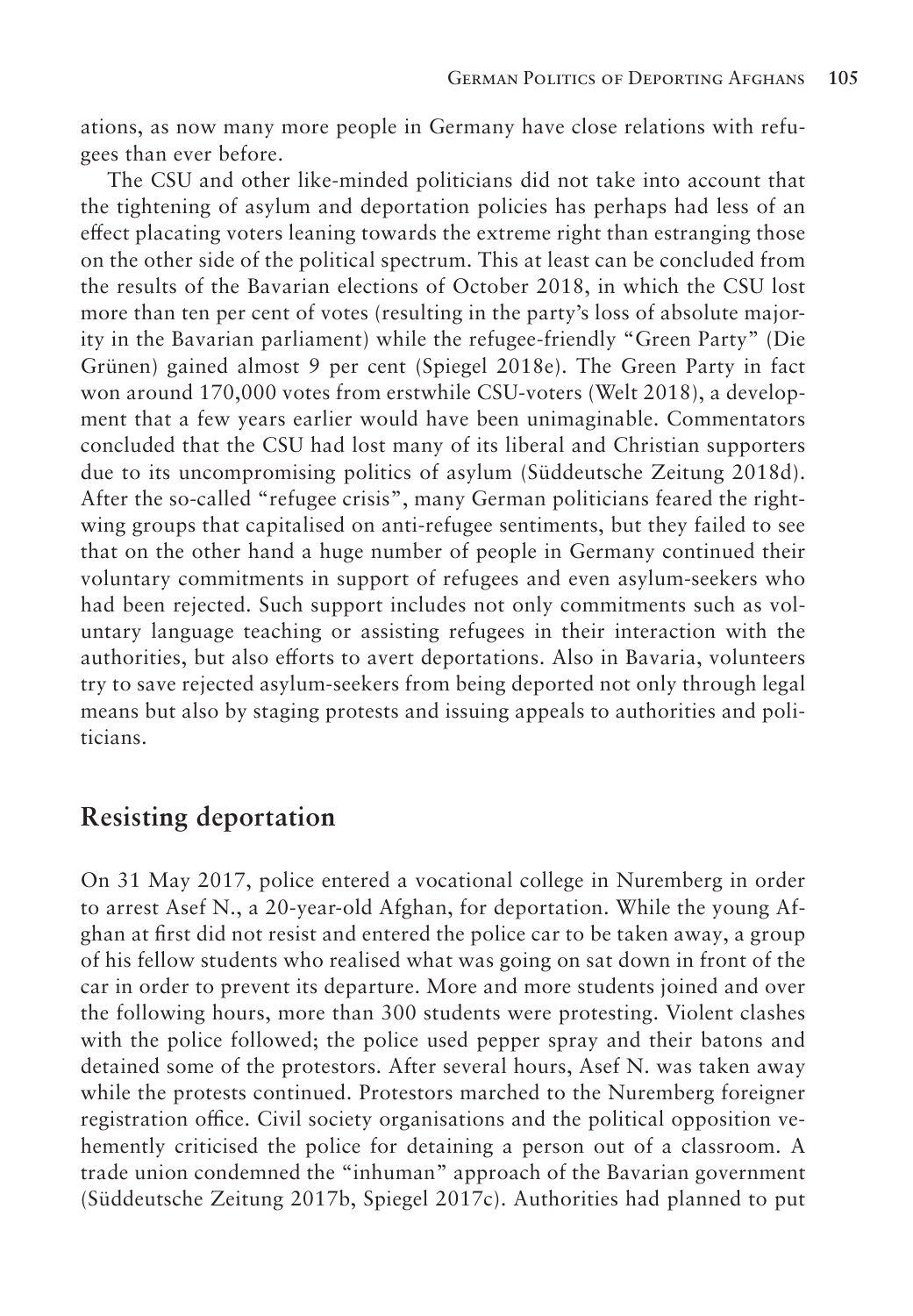Asef N. on the deportation flight that was later called off due to the bomb attack in Kabul. The foreigner registration office wanted to detain him pending later deportation but he was released by a court decision on the following day (Süddeutsche Zeitung 2017c).

This was probably the most spectacular case of protest against the deportation of an Afghan in Bavaria but it was by no means the only effort to prevent deportation. Refugee support organisations such as the Bayerischer Flüchtlingsrat ("Bavarian Refugee Council", BFR), the Münchner Flüchtlingsrat ("Munich Refugee Council", MFR) or the Karawane München ("Munich Caravan") circulate dates of deportation flights and sometimes organise protest demonstrations. On 11 September 2018, for instance, several hundred people protested in Munich at the time when a deportation flight was scheduled for take-off to Kabul from Munich Airport. Such organisations also publish legal alerts and information for potential deportees and their supporters to prevent deportation.<sup>18</sup>

Over the recent years, a dense network of volunteers engaged in the support of refugees has grown across Bavaria. They are mostly based in local support organisations, many of them linked to parishes. To exchange information and advice many of them communicate via an email list established in 2015 that includes around one thousand addresses. Many of these emails refer to issues relating to Afghans, like the problem of getting a *tazkira*, an Afghan identity document that is required for many purposes and that is difficult to procure, or of gaining access to the services of the Afghan consulate general in Munich. Also information about imminent deportations, news about Afghans who have been taken into custody for deportation, calls for appeals to the government and politicians and comments on deportation politics are exchanged over the list.

On 27 September 2018, for instance, the news was circulated that another *Sammelabschiebung* was scheduled for 2 October 2018. Later that day it became known that a young Afghan called A. had been arrested for deportation from his school in Passau. Possible protest letters to members of the Bavarian government were disseminated over the email list that in particular pointed out that this arrest contradicted the government's announcements that considerations of proportionality would always be taken into account in decisions of deportation. Many volunteers sent such appeals and made this known on the list. One volunteer reported that a week earlier a CSU member of the Bavarian parliament had refused to support a petition against the arrest of Afghans from schools, arguing that such a thing would never happen anyway. I joined

18 See, for instance Bayerischer Flüchtlingsrat 2019b. While despite the draft of the new deportation law publishing deportation dates is not yet a criminal offence, the government tries to prevent such alerts. In 2018, the Bavarian government threatened to stop public funding of all organisations involved in such counselling. Not only political organisations such as the BFR were threatened in this way but also churchbased organisations such as Caritas or Diakonie (Süddeutsche Zeitung 2017d, Münchner Merkur 2017).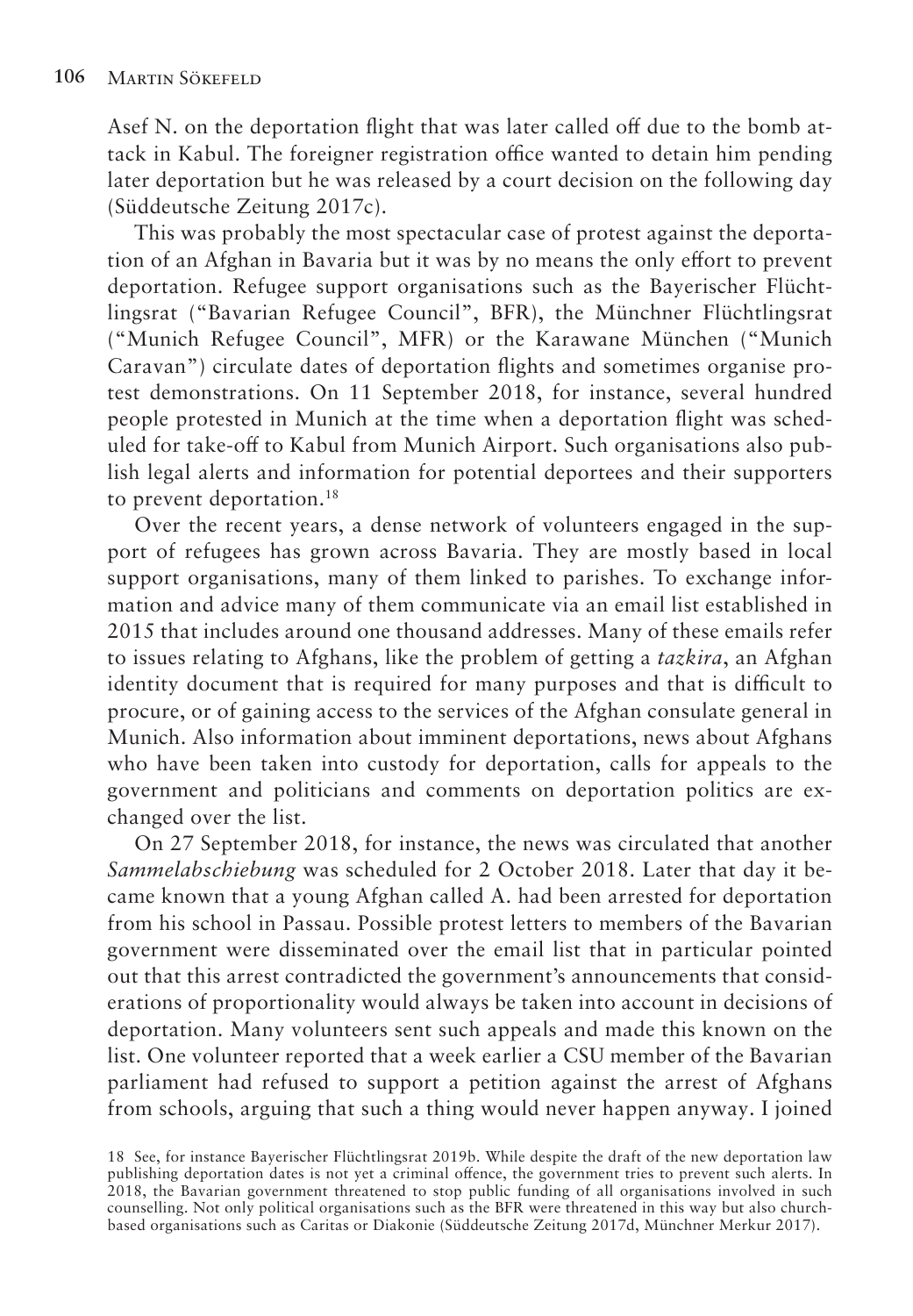the appeals. The next day I got a message from the government that A. had been released from custody. It was explained that A.'s efforts towards education and integration had not been known to the regional government of Lower Bavaria, which was responsible for his detention. The next day it was reported that another Afghan, Mujtaba A., had been detained earlier at the foreigner registration office, where he had gone for the renewal of his *Duldung*. According to the information circulated, he had finished school and had an offer for a workplace and further training. He too was released after appeals had been sent. It's probably no accident that in these cases, which had become known two weeks before the elections, the government took swift action and released the arrested Afghans.

On 4 October 2018, the BFR published an appeal titled "Human Dignity instead of Deportation Hysteria" directed at the electorate in Bavaria. The appeal was supported by 3,000 initiatives and advocacy organisations across Bavaria as well as individual supporters. It called for not voting for anti-refugee parties in the upcoming elections and asked voters to consider also the interests of those who, like refugees, have no right to vote (Bayerischer Flüchtlingsrat 2018a).

A month later, another case was intensely discussed among volunteers and activists: on 8 November 2018, an Afghan threatened to jump out of the window when police attempted to arrest him for deportation in an accommodation centre in Bayreuth. After two hours, a lawyer intervened and took him to hospital. He was scheduled for the 18th *Sammelabschiebung* to Afghanistan that took place on 13 November 2018. After the elections, the CSU ministers in government were much less ready to reconsider deportations. The plane took off on 13 November 2018 and according to a press release of the BFR it contained persons with mental illness, students and persons who had been offered training positions but been refused permission by the authorities to take them up (Bayerischer Flüchtlingsrat 2018b).19

In addition to such actions for the support of individual Afghans threatened by deportation, there are also actions aiming at disseminating the message that Afghanistan is unsafe for anyone. In April 2018, the BFR and Munich Caravan started a "banner action" for this purpose. Initiatives were called to print banners reading "Not Safe – We Demand No Deportations to Afghanistan" and to display them in public spaces. Photographs of these actions were published on a website (Afghanistan Not Safe 2019). This campaign gained particular momentum in summer 2018. Altogether 44 such banners were displayed by diverse initiatives and organisations at different places in Munich and many more in other cities. In July 2018, the campaign organised a conference on deportations to Afghanistan that took place in the Belle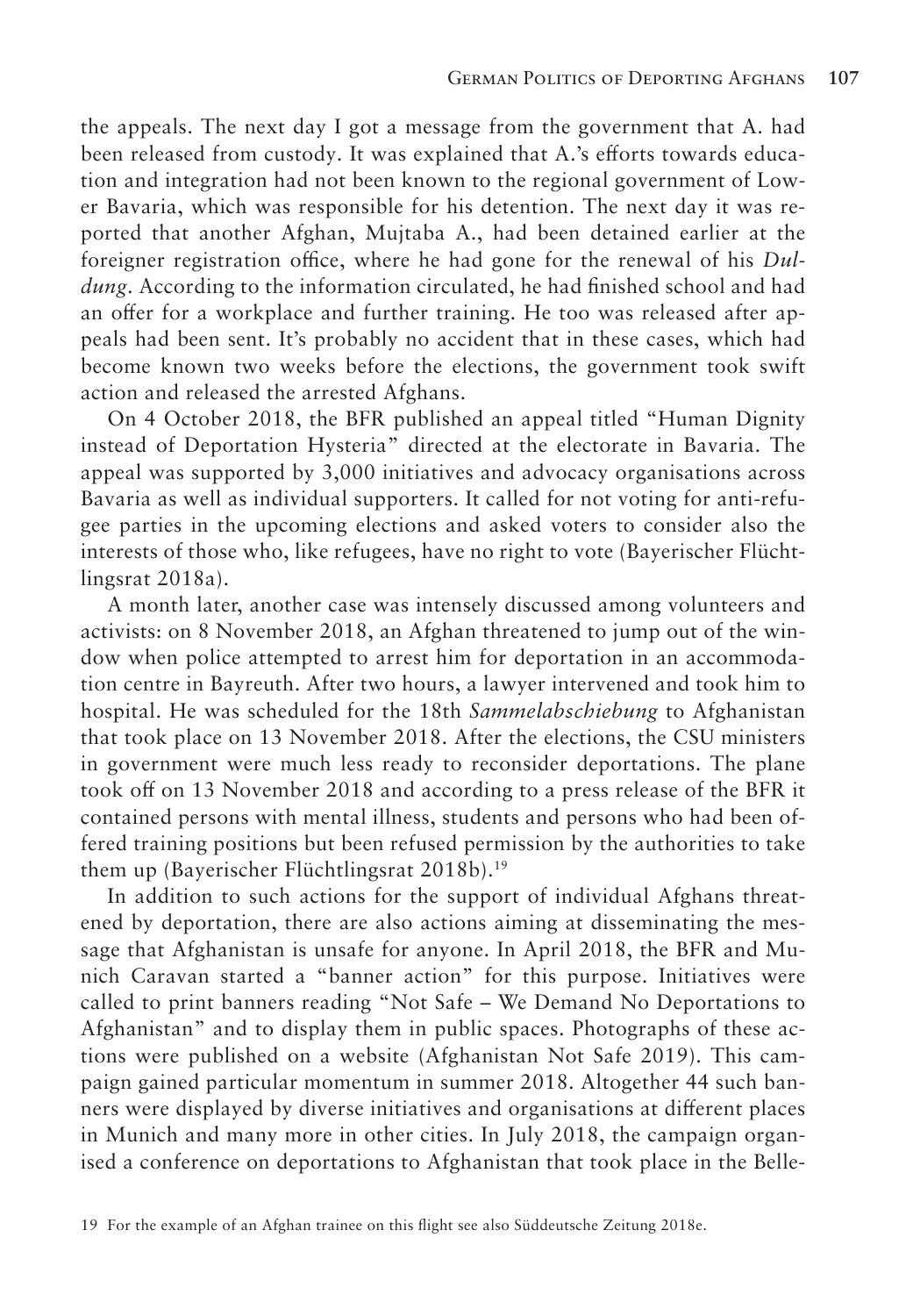vue di Monaco, another cultural centre that supports refugees in Munich (Afghanistan Not Safe 2018).

In recent years, a multifaceted scene of initiatives and activists opposing deportations to Afghanistan has developed in Bavaria. According to studies on voluntary commitments, such engagement for refugees has multiplied and diversified since 2015. Ulrike Haman and Serhat Karakayali (2016) point out that the "summer of migration" dramatically changed the composition of volunteers: on average, volunteers have become older and increasing numbers of people in rural areas and towns have engaged with refugees, while before such commitments had been concentrated in bigger cities. The authors interpret this as a normalisation of the movement of engaging with refugees. While before 2015 the slogan "Refugees Welcome" and campaigns against deportation were largely limited to leftist activists and some more or less spontaneous political initiatives organised by refugees themselves (Danielzik / Bendix 2017) it has now become part of a mainstream "welcome culture". Most of the new volunteers who started to engage with refugees in 2015 had in fact more a humanitarian than an explicitly political agenda. Their aim was to assist the local "integration" of the newly arrived migrants in their villages, towns and neighbourhoods, also in order to prevent friction and local conflicts. Their commitments did not challenge the political framework of the German asylum and immigration system, unlike, for instance, the activists of anti-racism networks such as Kein Mensch ist illegal ("No Human Being is Illegal") or No Border, who demand the abolition of border controls and consider the freedom of movement a universal human right. Such far-reaching political demands were much beyond the aims of the "new" volunteers. Also, the restrictions of the Asylum Packages I and II did not provoke much protest among them. According to Stephan Dünnwald of the BFR,<sup>20</sup> a section of the volunteers was, however, politicised in particular by the resumed collective deportations to Afghanistan: they had to watch the young Afghans, for whose "integration" – especially in terms of language learning and professional training – they had invested much time and effort, being arrested and returned to Afghanistan. And while the Bavarian government, too, tried to carry out deportations stealthily, invisibility was subordinated to "efficiency", if deemed necessary. Thus, Afghans are sometimes apprehended for deportation from schools and classrooms although this creates particular scandal. Further, while the deportations themselves are mostly carried out covertly, their results have to be announced publicly in press conferences with the intention of placating right-wing voters.

The obvious contradiction between the government's integration rhetoric and the actual practice of deportation triggered protest and action in support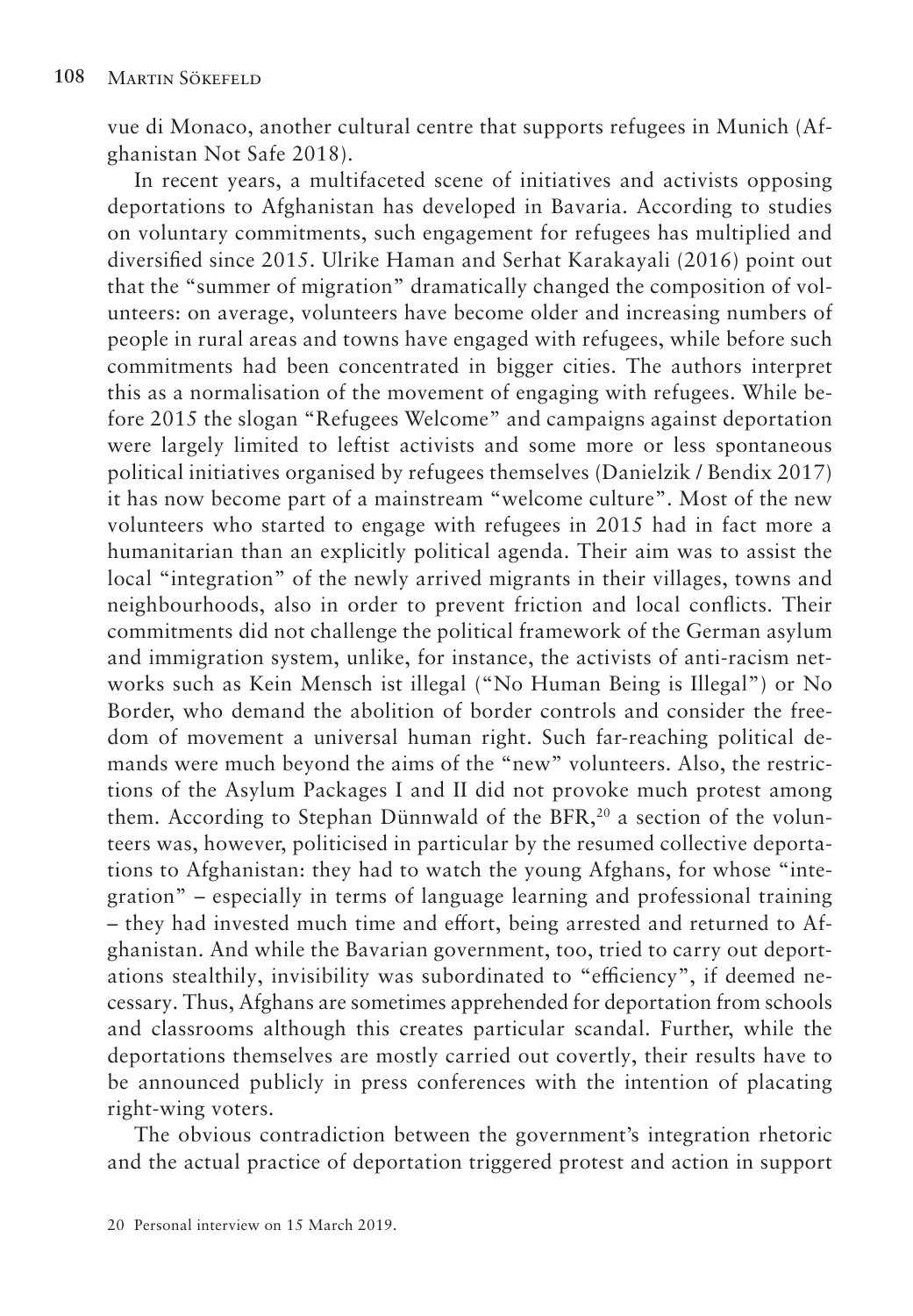of deportees. These protests, too, do not imply any fundamental challenge to the German asylum system, as they take the distinction of deserving and non-deserving refugees for granted. But they signal a serious estrangement from a government that has been perceived as not honouring its own principles – or rather as using such principles as a smokescreen to hide a dirty practice of almost indiscriminate deportation. By protesting and appealing on behalf of Afghans who are arrested from their schools or who are taken out of their professional training and jobs, volunteers affirm the paradigm of deservingness and its concomitant logic of integration. This logic is ratified by the volunteers' emphasis that a particular Afghan who is threatened by deportation is, in fact, "well integrated" and therefore deserves to stay.

Strategically, the emphasis of an Afghan's deservingness and "integration" is the only promising approach to avert his deportation by political means. Nobody is willing to demand the right to stay of a person who is considered a criminal or potential terrorist. Not only volunteers but also employers assert the usefulness of their Afghan employees if the latter are threatened by deportation. The Bavarian Chamber of Industry and Commerce sometimes supports such Afghan employees (or rather their employers), but this happens through political backchannels and is not made public. Lobbying organisations such as the BFR use similar channels with individual politicians to save Afghans from being deported. After the Bavarian elections the CSU, having lost its majority in Parliament, had to form a coalition government with the regional party Freie Wähler ("Free Voters"). In their election manifesto the Freie Wähler had vowed to review the strict deportation programme of the Bavarian government. Being held to their word, they are now regularly approached in the case of "integrated" deportees. "If by such means we get one or two Afghans o each deportation flight, we have to consider this as a success," said Stephan Dünnwald.

### **Conclusion**

Considering the actual number of deportations to Afghanistan – little more than 500 at the time of writing in spring 2019 since the resumption of *Sammelabschiebungen* in December 2016 – and comparing it with the number of Afghans living in Germany (around 250,000), the issue of deportations seems relatively insignificant. Yet it is not. It is the site where symbolic and actual battles over sovereignty, belonging and rights are fought. The power to determine who is allowed to live in a state's territory is seen as a significant aspect of sovereignty. In Germany, the openness of borders that allowed the influx of large numbers of refugees in 2015 was seen by some as a loss of sovereignty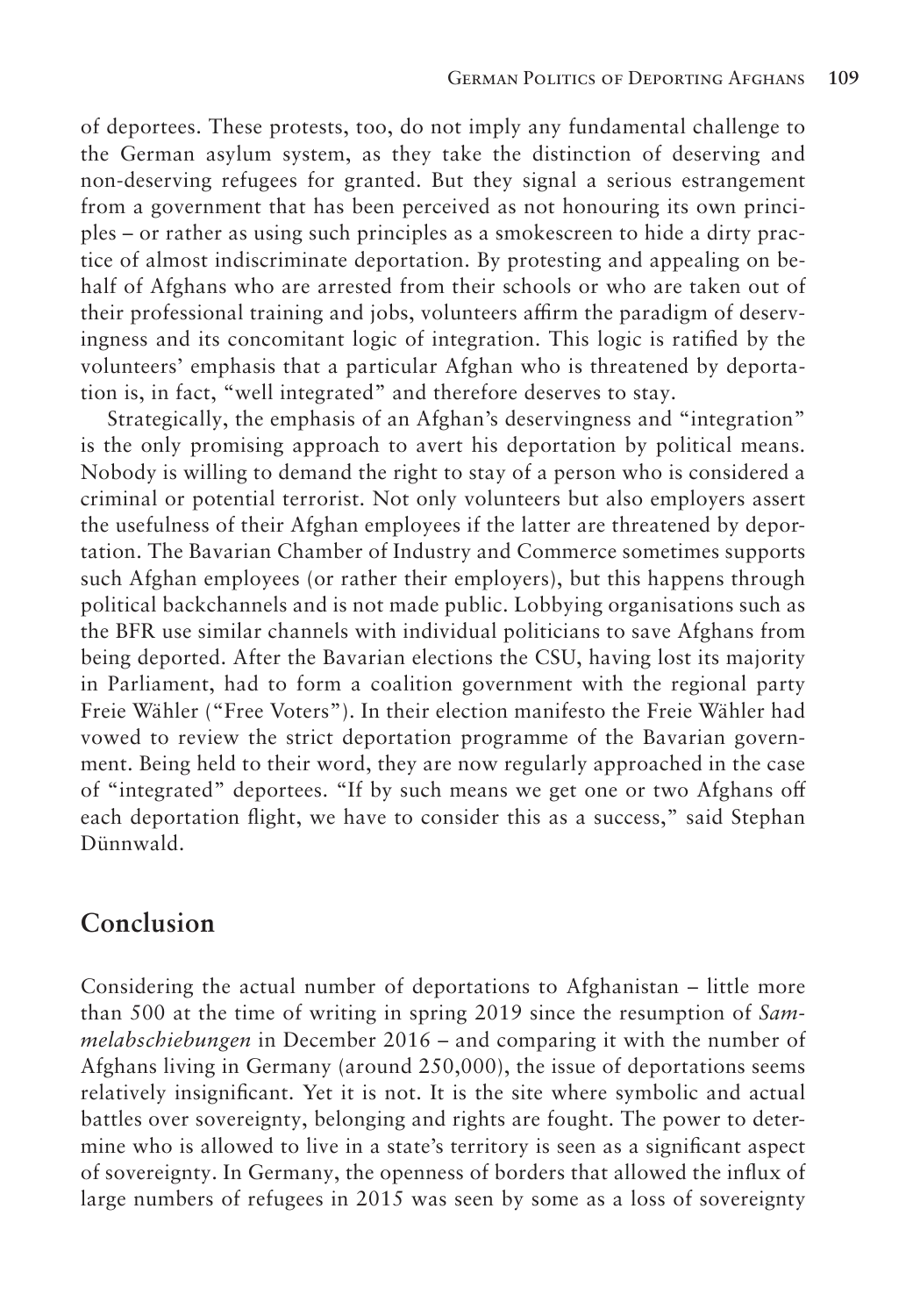and a threat to the rule of law. Today, sovereignty and the rule of law have to be restored by deporting people who have no right to stay, the federal government and the government of Bavaria insist time and again. Even if the actual number of deportations is limited, the effort signals to a refugee-critical audience that the government is taking the issue seriously – not only by deporting rejected asylum-seekers but also by creating laws and regulations that are intended to enable more deportations, even at the cost of criminalising volunteers and undermining means of legal redress. Yet, bound by manifold obligations and often contradictory considerations in a highly complex migration regime (Nieswand 2018), the government is by no means a unified sovereign actor. Sovereignty is in part challenged by the logic of integration. Originally a demand directed at labour migrants and their offspring that drew the migrants' belonging into question by insisting that they were not (yet) sufficiently integrated, the integration claim shifted to the refugee issue and is now turned on its head by volunteers who argue that a particular person is well integrated and therefore deserves the right to stay. The logic of integration indeed has become a central aspect of the German asylum regime. A few years ago, Heide Castañeda (2010) argued that in contrast to the United States, considerations of "social citizenship", i.e. a person's local social integration, did not resonate powerfully in debates about deportations in Germany. Today, as we have seen, this aspect stands at the centre of the politics of the right to stay and has perhaps surpassed humanitarian considerations related to health issues (Ticktin 2011) in this regard. "Integration" has certainly become the most important criterion of "deservingness". The logic of integration has become so entrenched that lobbying organisations have to resort to what I call a "strategic integrationism" in order to fight some deportations. They have to do so even if they are critical of the underlying notion of deservingness, and thus even at the risk of obscuring the universal human right to "Life, Liberty and Security" as enshrined in Article 3 of the Universal Declaration of Human Rights, which does not distinguish "deserving" from "non-deserving" human beings.

While the issue of deportation thus has highly symbolic significance for political debates in Germany, it is an existential matter for the Afghan refugees themselves. Even if only a few of them are actually deported, the threat of deportation looms large and creates an enduring existential situation of uncertainty and insecurity. The deportation of a few reminds all of their vulnerability. An (unintended?) consequence of this is that many Afghans leave Germany for a neighbouring country that is deemed safer. Recently, volunteers estimated that the majority of Afghans in their district had clandestinely left Bavaria for France. Thus, the relatively symbolic quantity of actual deportations has a multiplying effect. Leaving Germany "illegally", however, is considered cause for deportation in the event of a return to Bavaria. At the time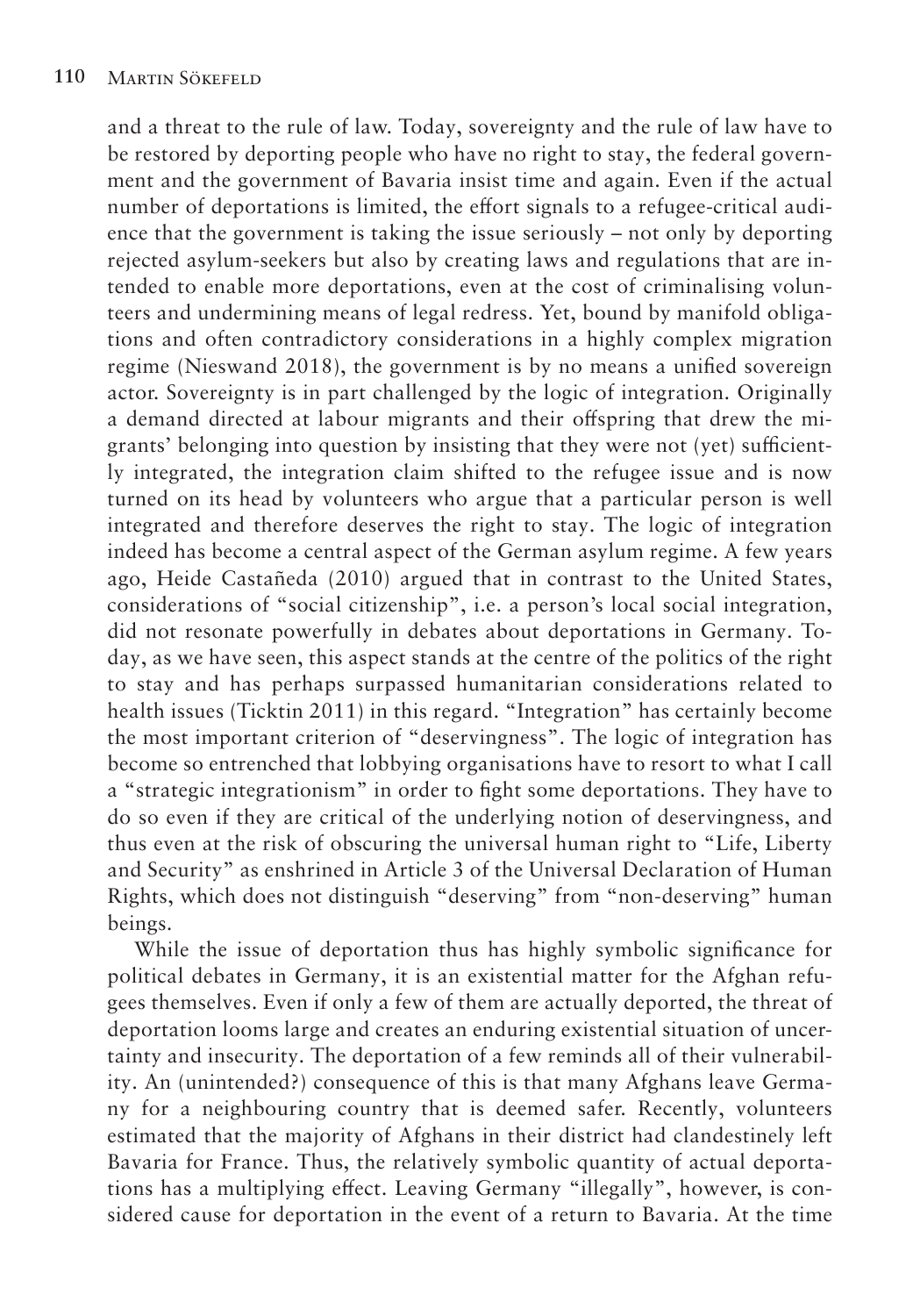of writing, two Afghans are in confinement awaiting their deportation to Afghanistan after having been deported from France to Germany through the Dublin Regulation.

Yet the significance of deporting Afghans from Germany reaches beyond the refugee issue and points to global power relations and inequalities. We may argue that these deportations have the purpose not only of reducing the number of Afghans in Germany, but also of justifying the military intervention in Afghanistan. The government's reiteration that Afghanistan is "safe enough" for deportees is often accompanied by references to the engagement of German military and police sent to the country to bring peace, security, human rights and development. The admission that Afghanistan is not safe at all would be a devastating evaluation of these engagements. At the receiving end of interventions and at the bottom of the global hierarchy of nations, Afghanistan is not in a position to challenge international policies. Threatened by the reduction or even cancellation of international aid, the country cannot afford, for instance, to refuse the readmission of migrants, even if the conditions for their "reintegration" are unfavourable and perhaps further add to the country's difficulties. We should also recall that Afghanistan's current disastrous state of affairs is rooted in previous interventions, those by the Soviet army and by the CIA.

The inequality of lives is underlined by the travel advice issued by the German Foreign Office, which warns against visiting Afghanistan and describes the dangers in the country. Yet these warnings are not meant for deportees. The deportee has replaced the transmigrant as the epitomising figure of the global regime of mobility. In contrast with transmigrants, deportees are not autonomous but forced to move. Their fate is negotiated between the state that wants to deport them and the state that agrees to their readmission. In these negotiations, refugees and migrants have no voice and, as a consequence, no choice. Nations have been "re-bound"; people are put back in the place determined by their nationality. The deportee stands symbolically for the selectivity of borders and the global system of inequality that reserves the right to a good and safe life to a few only – at the expense of many others.

# **References**

Afghanistan Not Safe (2019): Galerie. Afghanistan Not Safe, https://afghanistan.not-safe.de/index.php/galerie/ (accessed 14 March 2019).

Afghanistan Not Safe (2018): Afghanistan is not safe! Erste bayernweite Afghanistan Konferenz. Afghanistan Not Safe, https://afghanistan.not-safe.de/index.php/konferenz/ (accessed 14 March 2019).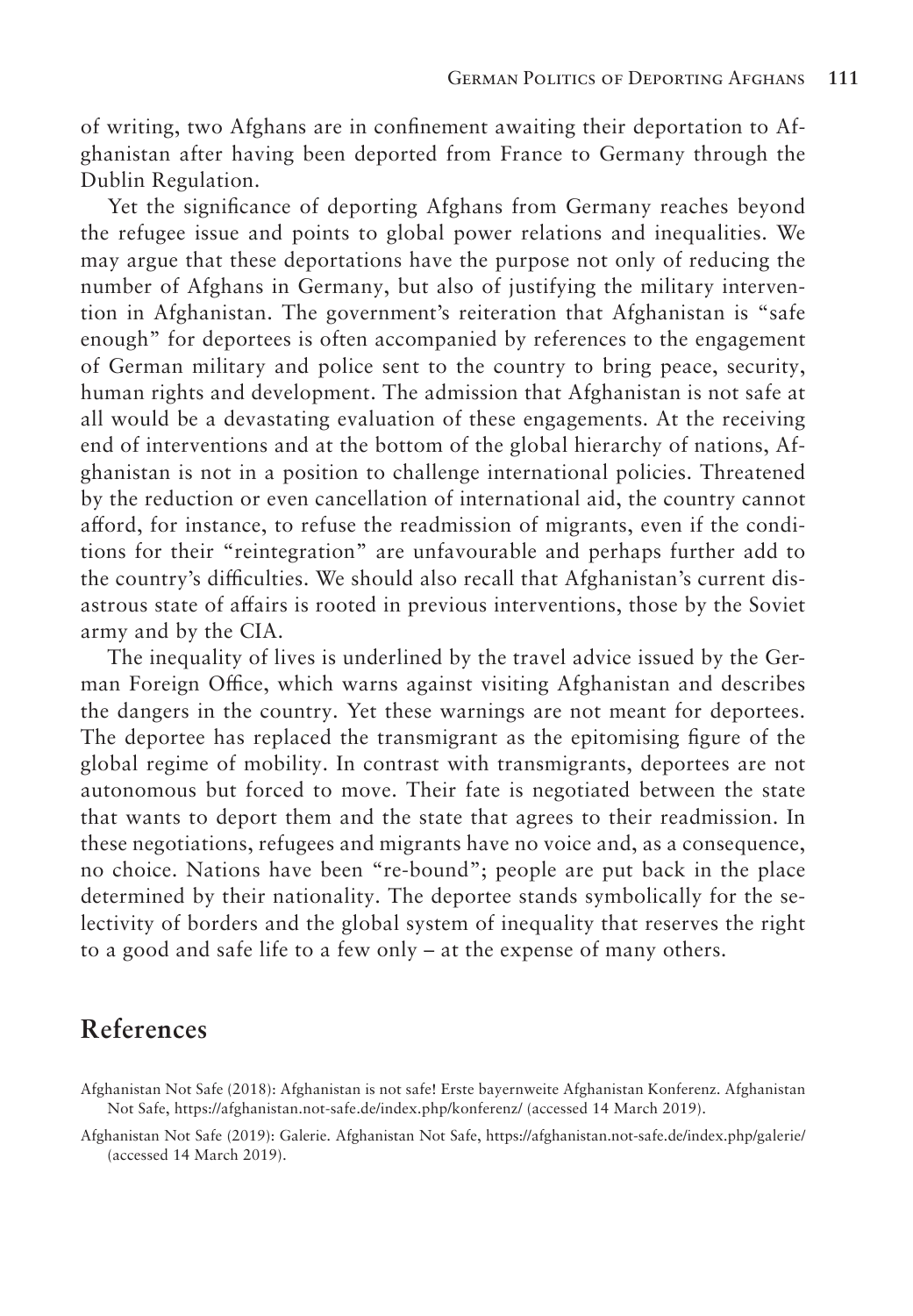#### **112** Martin Sökefeld

- BAMF Bundesamt für Migration und Flüchtlinge (2015): Das Bundesamt in Zahlen 2014: Asyl, Migration und Integration. Bundesamt für Migration und Flüchtlinge, https://www.bamf.de/SharedDocs/Anlagen/ DE/Publikationen/Broschueren/bundesamt-in-zahlen-2014.pdf?\_\_blob=publicationFile (accessed 11 March 2019).
- BAMF Bundesamt für Migration und Flüchtlinge (2016): Das Bundesamt in Zahlen 2015: Asyl, Migration und Integration. Bundesamt für Migration und Flüchtlinge, https://www.bamf.de/SharedDocs/Anlagen/ DE/Publikationen/Broschueren/bundesamt-in-zahlen-2015.pdf?\_\_blob=publicationFile (accessed 11 March 2019).
- Baraulina, Tatjana / Bommes, Michael / El-Cherkeh, Tanja / Daume, Heike / Vadean, Florin (2007): Egyptian, Afghan, and Serbian Diaspora Communities in Germany: How Do They Contribute to Their Country of Origin? HWWI Research Paper 3–5, Hamburg Institute of International Economics (HWWI), http://www. hwwi.de/fileadmin/hwwi/Publikationen/Research/Paper/Migration/HWWI\_Research\_Paper\_3-5\_e\_2.pdf (accessed 18 April 2019).
- Basch, Linda / Glick Schiller, Nina / Szanton Blanc, Cristina (1994): *Nations Unbound: Transnational Projects, Postcolonial Predicaments and Deterritorialized Nation-States*. Langhorne: Gordon and Breach.
- Bayerischer Flüchtlingsrat (2018a): Appell an die bayerischen Wähler\*innen: Menschenwürde statt Abschiebehysterie! Flüchtlingsrat Bayern, https://www.fluechtlingsrat-bayern.de/appell-zur-landtagswahl-2018. html (accessed 14 March 2019).
- Bayerischer Flüchtlingsrat (2018b): Abschiebung wider aller Vernunft und Menschlichkeit. Flüchtlingsrat Bayern, https://www.fluechtlingsrat-bayern.de/beitrag/items/abschiebung-wider-aller-vernunft-und-menschlichkeit.html (accessed 14 March 2019).
- Bayerischer Flüchtlingsrat (2019a): Abschiebekrimi: Was von gestern bleibt. Flüchtlingsrat Bayern, https:// www.fluechtlingsrat-bayern.de/beitrag/items/abschiebekrimi-was-von-gestern-bleibt.html (accessed 21 March 2019).
- Bayerischer Flüchtlingsrat (2019b): Aktuelle Informationen. Flüchtlingsrat Bayern, https://www.fluechtlingsrat-bayern.de/informationen.html (accessed 13 March 2019).
- Bayerisches Staatsministerium des Inneren (2018): Erste Sammelabschiebung abgelehnter Asylbewerber nach Afghanistan nach Aufhebung der Beschränkung auf Straftäter, Gefährder und hartnäckige Identitätsverweigerer. Staatsministerium Bayern, https://www.stmi.bayern.de/med/pressemitteilungen/presse-archiv/2018/235/index.php (accessed 12 March).
- Berliner Zeitung (2017): Auch Straftäter und Gefährder: Caritas fordert Abschiebeverbot für alle Afghanen. Berliner Zeitung, https://www.berliner-zeitung.de/politik/auch-straftaeter-und-gefaehrder-caritas-fordert-abschiebeverbot-fuer-alle-afghanen-27960020 (accessed 9 March 2019).
- Brubaker, Rogers (2017): Why Populism? *Theory and Society* 46, pp. 357–385.
- Bundesministerium des Inneren (2015): Bundesinnenminister beim Sonderrat der EU-Innenminister. Bundesministerium des Inneren, https://www.bmi.bund.de/SharedDocs/kurzmeldungen/DE/2015/11/bundesinnenminister-auf-dem-sonderrat-der-innenminister-in-bruessel.html (accessed 26 March 2019).
- Casas-Cortes, Maribel / Cobarrubias, Sebastian / De Genova, Nicholas / Glenda Garelli / Giorgio Grappi / Charles Heller / Sabine Hess / Bernd Kasparek / Sandro Mezzadra / Brett Neilson / Irene Peano / Lorenzo Pezzani / John Pickles / Federico Rahola / Lisa Riedner / Stephan Scheel / Martina Tazzioli (2014): New Keywords: Migration and Borders. *Cultural Studies* 29(1), pp. 55–87.
- Castañeda, Heide (2010): Deportation Deferred: "Illegality", Visibility, and Recognition in Contemporary Germany. In: Nicolas De Genova / Nathalie Peutz (eds): *The Deportation Regime: Sovereignty, Space, and the Freedom of Movement*. Durham: Duke University Press, pp. 245–261.
- Chauvin, Sébastien / Garcés-Mascareñas, Blanca (2014): Becoming Less Illegal: Deservingness Frames and Undocumented Migrant Incorporation. *Sociology Compass* 8(4), pp. 422–32.
- Collyer, Michael (2017): Paying to Go: Deportability As Development. In: Shahram Khosravi (ed.): *After Deportation. Ethnographic Perspectives*. New York: Springer, pp. 105–25.
- Crawley, Heaven / Skleparis, Dimitris (2018): Refugees, Migrants, Neither, Both: Categorical Fetishism and the Politics of Bounding in Europe's "Migration Crisis". *Journal of Ethnic and Migration Studies* 44(1), pp. 48–64.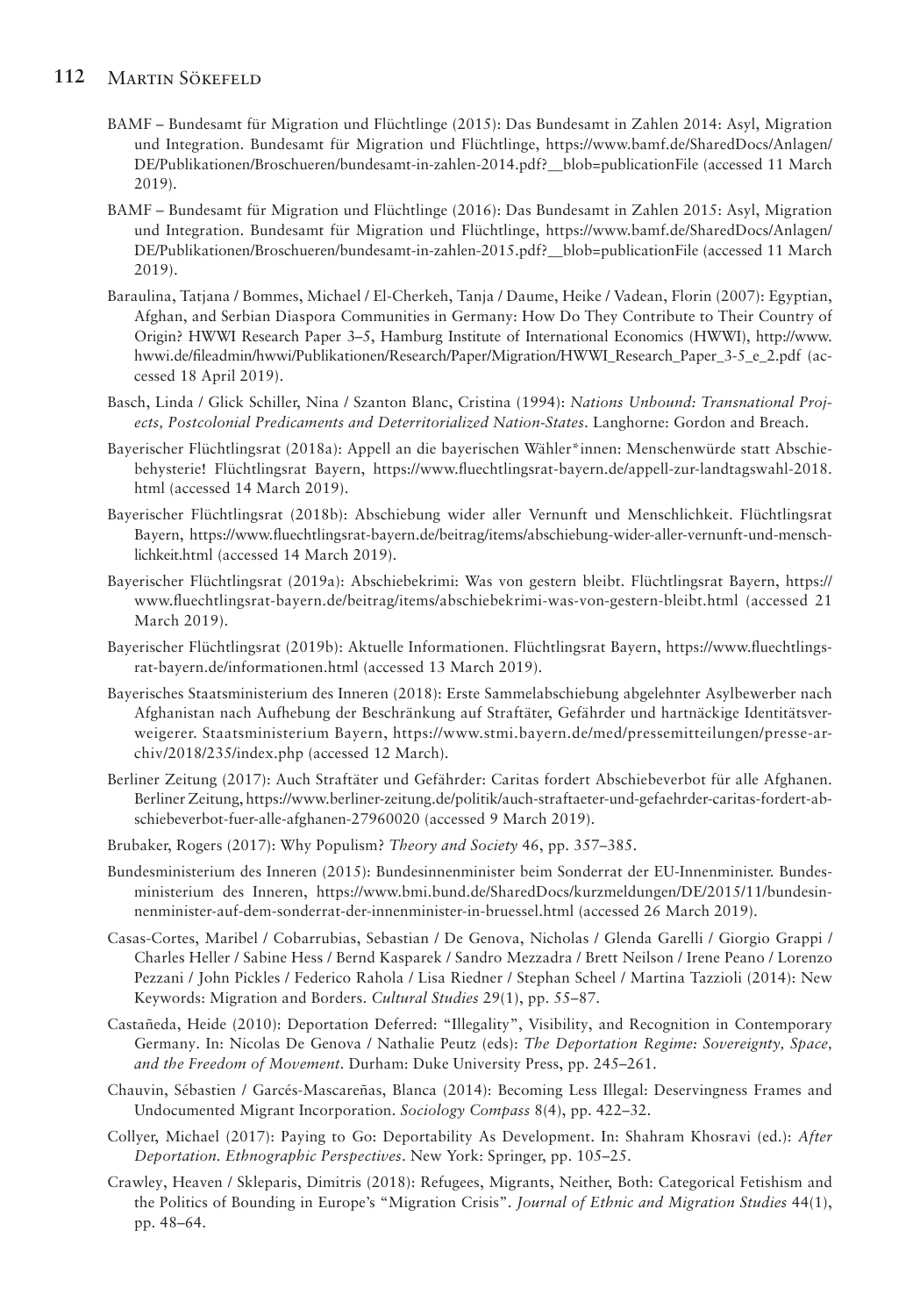- Danielzik, Chandra-Milena / Bendix, Daniel (2017): Neighbours Welcome! Die Willkommenskultur, die Geflüchteten-Bewegung und die Suche nach Gemeinsamkeiten der Kämpfe um Rechte. In: Sabine Hess / Bernd Kasparek / Stefanie Kron / Mathias Rodatz / Maria Schwertl / Simon Sontowski (eds): *Der lange Sommer der Migration*. Berlin: Assoziation A, pp. 196–206.
- De Genova, Nicolas (2016): Detention, Deportation, and Waiting: Toward a Theory of Migrant Detainability. Global Detention Project Working Paper 18, pp. 1–10.
- De Genova, Nicolas / Peutz, Nathalie (eds) (2010): *The Deportation Regime: Sovereignty, Space, and the Freedom of Movement*. Durham: Duke University Press.
- Dejure (2019a): Aufenthaltsgesetz, § 60a, Vorübergehende Aussetzung der Abschiebung (Duldung). Dejure, https://dejure.org/gesetze/AufenthG/60a.html (accessed 9 March 2019).
- Dejure (2019b): Aufenthaltsgesetz, § 23, Aufenthaltsgewährung durch die obersten Landesbehörden. Dejure, https://dejure.org/gesetze/AufenthG/23.html (accessed 9 March 2019).
- Deutscher Bundestag (2016a): Drucksache 18/7588. Pro Asyl, https://www.proasyl.de/wp-content/uploads/2015/12/Abschiebungen\_2015.pdf (accessed 25 February 2019).
- Deutscher Bundestag (2016b): Änderungen des Asyl-und Aufenthaltsrechts seit Januar 2015 mit den Schwerpunkten Asylpaket I und II. Bundestag, https://www.bundestag.de/resource/blob/424122/05b7770e5d-14f459072c61c98ce01672/wd-3-018-16-pdf-data.pdf (accessed 10 March 2019).
- Drotbohm, Heike / Hasselberg, Ines (2015): Deportation, Anxiety, Justice: New Ethnographic Perspectives. *Journal of Ethnic and Migration Studies* 41(4), pp. 551–62.
- ECRE European Council on Refugees and Exiles (2019): No Reason for Returns to Afghanistan. ECRE Policy Note 17. European Council on Refugees and Exiles, https://www.ecre.org/ecre-policy-note-no-reason-for-returns-to-afghanistan/ (accessed 21 April 2019).
- Ellermann, Antje (2005): Coercive Capacity and the Politics of Implementation: Deportation in Germany and the United States. *Comparative Political Studies* 38, pp. 1219–1244.
- Ellermann, Antje (2009): *States against Migrants: Deportation in Germany and the United States*. Cambridge: Cambridge University Press.
- European Commission (2016): Joint Commission-EEAS Non-paper on Enhancing Cooperation on Migration, Mobility and Readmission with Afghanistan. Statewatch, http://statewatch.org/news/2016/mar/eu-council-afghanistan-6738-16.pdf (accessed 13 March 2019).
- Fassin, Didier (2011): Policing Borders, Producing Boundaries. The Governmentality of Immigration in Dark Times. *Annual Review of Anthropology* 40(1), pp. 213–26.
- Glick Schiller, Nina (2007): Transnationality. In: David Nugent / Joan Vincent (eds): *A Companion to the Anthropology of Politics*. Malden: Blackwell, pp. 448–467.
- Golash-Boza, Tanya (2015): Deported: *Immigrant Policing, Disposable Labor, and Global Capitalism*. New York: New York University Press.
- Griffiths, Melanie B. E. (2014): Out of Time: The Temporal Uncertainties of Refused Asylum Seekers and Immigration Detainees. *Journal of Ethnic and Migration Studies* 40(12), pp. 1991-2009.
- Haman, Ulrike / Karakayali, Serhat (2016): Practicing Willkommenskultur: Migration and Solidarity in Germany. *Intersections* 2(4), pp. 69–86.
- Haque, Kamaal (2012): Iranian, Afghan, and Pakistani Migrants in Germany: Muslim Populations beyond Turks and Arabs. In: Barbara Becker-Cantarino (ed.): *Migration and Religion: Christian Transatlantic Missions, Islamic Migration to Germany*. Amsterdam: Rodopi, pp. 193–206.
- Hasselberg, Ines (2016): *Enduring Uncertainty: Deportation, Punishment and Everyday Life*. New York: Berghahn.
- Hess, Sabine / Kasparek, Bernd (2010): *Grenzregime. Diskurse, Praktiken, Institutionen in Europa*. Berlin: Assoziation A.
- Hess, Sabine / Kasparek, Bernd / Kron, Stefanie / Rodatz, Mathias / Schwertl, Maria / Sontowski, Simon (eds) (2017): *Der lange Sommer der Migration*. Berlin: Assoziation A.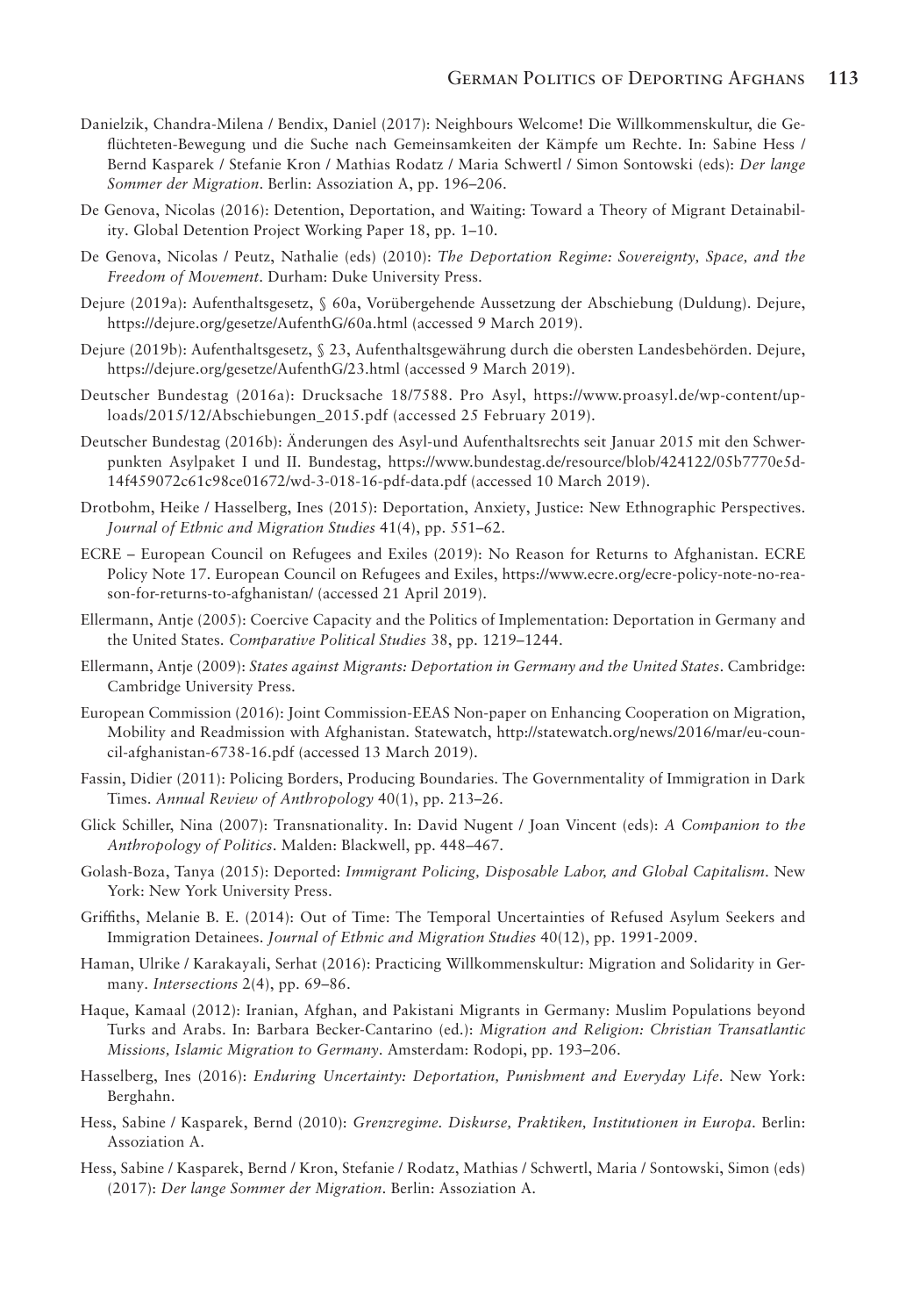#### **114** Martin Sökefeld

- Hinger, Sophie / Kirchhoff, Maren / Wiese, Ricarda (2018): "We Belong Together!" Collective Anti-deportation Protests in Osnabrück. In: Sieglinde Rosenberger / Verena Stern / Nina Merhaut (eds): *Protest Movements in Asylum and Deportation*. Cham: Springer Open, pp. 163–184.
- Holmes, Seth M. / Castañeda, Heide (2016): Representing the "European Refugee Crisis" in Germany and Beyond: Deservingness and Difference, Life and Death. *American Ethnologist* 43(1), pp. 12–24.
- Hruschka, Constantin (2019): Ad-Hoc-Reparaturbetrieb statt kohärenter Rechtsrahmen: Das "Geordnete-Rückkehr-Gesetz". Verfassungsblog, https://verfassungsblog.de/ad-hoc-reparaturbetrieb-statt-kohaerenter-rechtsrahmen-das-geordnete-rueckkehr-gesetz/ (accessed 2 July 2019).
- IOM International Organization for Migration (2014): Challenges in the Reintegration of Return Migrants with Chronic Medical Conditions. International Organization for Migration, https://publications.iom.int/ system/files/pdf/country\_assessment\_challenges\_of\_reintegration.pdf (accessed 1 July 2019).
- Innenministerium Schleswig-Holstein (2002): Erlass zu Rückführungen nach Afghanistan. Flüchtlingsrat Schleswig-Holstein e.V., https://www.frsh.de/fileadmin/pdf/behoerden/erl-16-12-2002-afghanistan.pdf (accessed 25 February 2019).
- Khosravi, Sharam (2016): Deportation as a Way of Life for Young Afghan Men. In: Rich Fuhrmann / Douglass Epps / Greg Lamphear (eds): *Detaining the Immigrant Other: Global and Transnational Issues*. Oxford: Oxford University Press, pp. 169–181.
- Khosravi, Shahram (2017): Introduction. In: Shahram Khosravi (ed.): *After Deportation. Ethnographic Perspectives*. New York: Springer, pp. 1–14.
- Lakha, Salim (2009): Waiting to Return Home: Modes of Immigrant Waiting. In: Ghassan Hage (ed.): *Waiting*. Carlton: Melbourne University Publishing, pp. 121–34.
- Monsutti, Alessandro (2012): *War and Migration: Social Networks and Economic Strategies of the Hazaras of Afghanistan*. New York: Routledge.
- Münchner Merkur (2017): Tipps gegen Abschiebung: Ministerium droht Flüchtlingshelfern. Merkur, https:// www.merkur.de/lokales/muenchen/stadt-muenchen/fluechtlinge-verbaende-wehren-sich-gegeneinschuechterung-durch-staatsregierung-8315686.html (accessed 11 March 2019).
- Nieswand, Boris (2018): Problematisierung und Emergenz. Die Regimeperspektive in der Migrationsforschung. In: Andreas Pott / Christoph Rass / Frank Wolff (eds): *Was ist ein Migrationsregime? What Is a Migration Regime?* Wiesbaden: Springer VS, pp. 81–106.
- Oeppen, Ceri / Majidi, Nassim (2015): Can Afghans Reintegrate after Assisted Return from Europe? PRIO Policy Brief 7. PRIO, https://www.prio.org/utility/DownloadFile.ashx?id=111&type=publicationfile (accessed 24 April 2019).
- Paoletti, Emanuela (2010): Deportation, Non-deportability and Ideas of Membership. Working Paper Series 65, Refugee Studies Center, Oxford.
- Peutz, Nathalie (2006): Embarking On an Anthropology of Removal. *Current Anthropology* 47(2), pp. 217–41.
- Pro Asyl (2018): Afghanische Flüchtlinge: Opfer der Abschreckungsstrategie. Pro Asyl, https://www.proasyl. de/hintergrund/afghanische-fluechtlinge-opfer-der-abschreckungsstrategie/ (accessed 11 March 2019).
- Pro Asyl (2019a): Fakten, Zahlen und Argumente. Pro Asyl, https://www.proasyl.de/thema/fakten-zahlen-argumente/ (accessed 11 March 2019).
- Pro Asyl (2019b): Joint Declaration of Cooperation in the Field of Migration. Pro Asyl, https://www.proasyl. de/wp-content/uploads/2015/12/2017-01-18-R%C3%BCcknahmeabkommen-Deutschland-Afghanistan.pdf (accessed 8 March 2019).
- Rucht, Dieter (2018): Mobilization against Refugees and Asylum Seekers in Germany: A Social Movement Perspective. In: Sieglinde Rosenberger / Verena Stern / Nina Merhaut (eds): *Protest Movements in Asylum and Deportation*. Cham: Springer Open, pp. 225–245.
- Schinkel, Willem (2018): Against "Immigrant Integration": For an End to Neocolonial Knowledge Production. *Comparative Migration Studies* 6, pp. 1–17.
- Schuster, Liza (2005): A Sledgehammer to Crack a Nut: Deportation, Detention and Dispersal in Europe. *Social Policy and Administration* 39, pp. 606–621.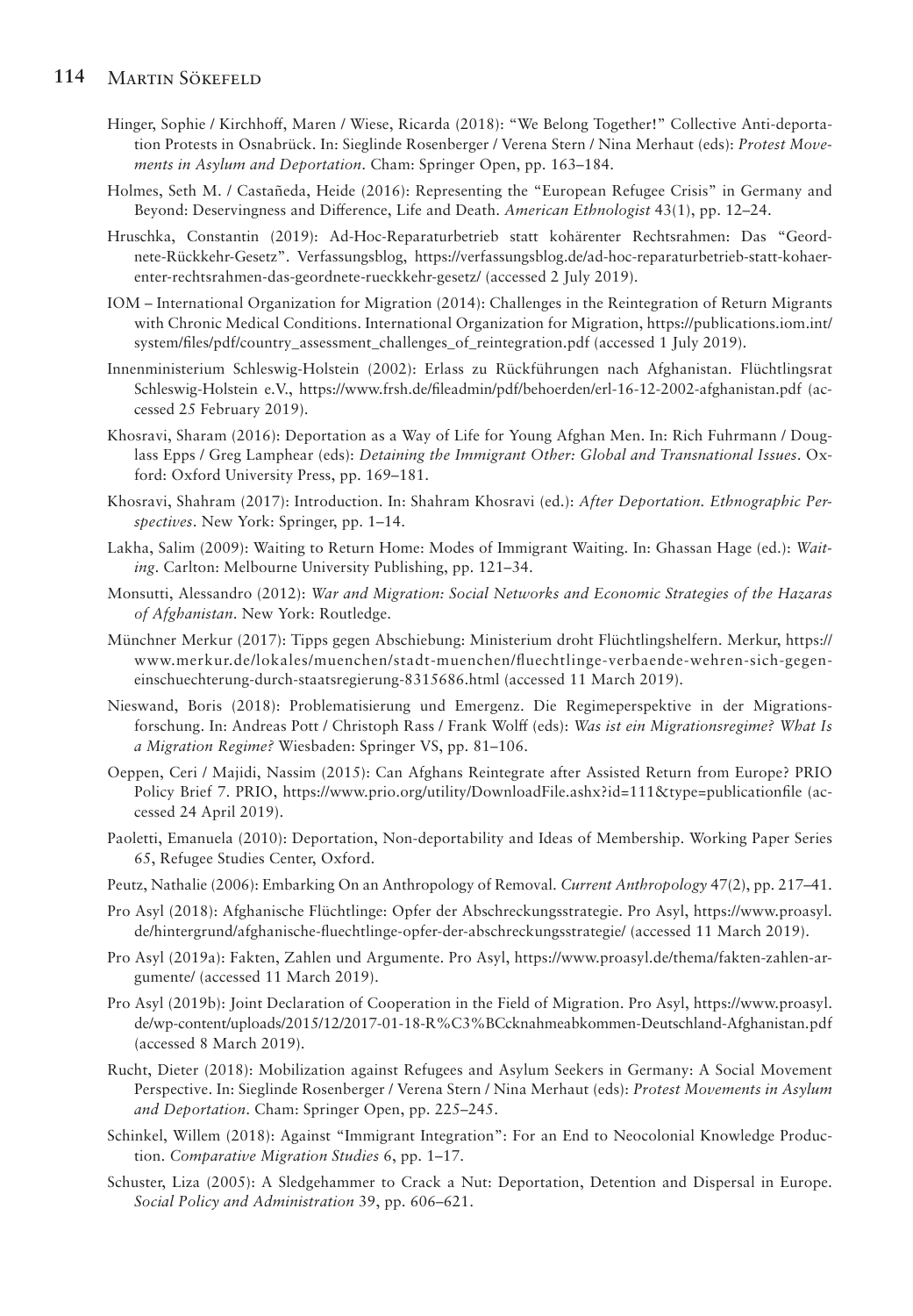- Schuster, Liza / Majidi, Nassim (2013): What Happens Post-deportation? The Experience of Deported Afghans. *Migration Studies* 1, pp. 221–240.
- Schwarze, Till (2015): Ausbildung schützt vor Abschiebung. Die Zeit, 2 July 2015, https://www.zeit.de/politik/deutschland/2015-07/fluechtlinge-bleiberecht-bundestag-beschluss/komplettansicht (accessed 5 March 2019).
- Shamir, Ronen (2005): Without Borders? Notes on Globalization as a Mobility Regime. *Sociological Theory*  23(2), pp. 197–217.
- Sheller, Mary / Urry, Jonathan (2006): The New Mobilities Paradigm. *Environment and Planning A* 38(2), pp. 207–26.
- Sökefeld, Martin (2007): Das Paradigma kultureller Differenz. In: Reinhard Johler / Ansgar Thiel / Josef Schmid / Rainer Treptow (eds): *Europa und seine Fremden. Die Gestaltung kultureller Vielfalt als Herausforderung*. Bielefeld: transcript.
- Spiegel (2016a): Proteste bei erster Sammelabschiebung nach Kabul. Spiegel, http://www.spiegel.de/politik/ deutschland/fluechtlinge-proteste-bei-erster-sammelabschiebung-nach-afghanistan-a-1125966.html (accessed 26 February 2019).
- Spiegel (2016b): Von Frankfurt ins Ungewisse. Spiegel, http://www.spiegel.de/politik/deutschland/sammel-abschiebungen-deutschland-schickt-fluechtlinge-nach-afghanistan-zurueck-a-1125665.html (accessed 9 March 2019).
- Spiegel (2017a): Deutsche Botschaft bei Anschlag massiv beschädigt. Dutzende Tote. Spiegel, http://www. spiegel.de/politik/ausland/afghanistan-heftige-explosion-im-diplomatenviertel-von-kabul-a-1150001. html (accessed 11 March 2019).
- Spiegel (2017b): Viele Tote bei Bombenanschlag in Kabul. Spiegel, http://www.spiegel.de/politik/ausland/ mehrere-tote-bei-explosionen-in-kabul-a-1150607.html (accessed 11 March 2919).
- Spiegel (2017c): Wer ist der junge Afghane Asef N.? Spiegel, http://www.spiegel.de/lebenundlernen/schule/ nuernberg-drohende-abschiebung-wer-ist-der-junge-afghane-asef-n-a-1150246.html (accessed 14 March 2019).
- Spiegel (2018a): 69 abgelehnte Asylbewerber nach Afghanistan abgeschoben. Spiegel, http://www.spiegel.de/politik/ausland/afghanistan-erste-abschiebung-seit-neuem-lagebericht-69-asylbewerber-betroffen-a-1216644.html (accessed 11 March 2019).
- Spiegel (2018b): Aus Deutschland abgeschobener Afghane nimmt sich das Leben. Spiegel, http://www.spiegel.de/ politik/ausland/fluechtlinge-aus-deutschland-abgeschobener-afghane-nimmt-sich-das-leben-a-1217863.html (accessed 11 March 2019).
- Spiegel (2018c): Merkel hält Afghanistan für sicher. Kein Grund mehr für Abschiebestopp. Spiegel, http://www. spiegel.de/politik/deutschland/angela-merkel-gruende-fuer-afghanistan-abschiebestopp-entfallen-a-1211553. html (accessed 11 March 2019).
- Spiegel (2018d): FDP-Minister will Familien nicht nach Afghanistan abschieben. Spiegel, http://www.spiegel. de/politik/deutschland/afghanistan-fdp-minister-joachim-stamp-will-familien-nicht-abschieben-a-1211985. html (accessed 11 March 2019).
- Spiegel (2018e): Vorläufiges Endergebnis. Spiegel, http://www.spiegel.de/politik/deutschland/landtagswahlbayern-alle-ergebnisse-a-1227390.html (accessed 12 March 2019).
- Spiegel (2019): Mehr als die Hälfte aller Abschiebungen 2018 gescheitert. Spiegel, http://www.spiegel.de/ politik/deutschland/bundespolizei-mehr-als-jede-zweite-abschiebung-2018-gescheitert-a-1254863.html (accessed 25 February 2019).
- Stahlmann, Friederike (2017): Zur aktuellen Bedrohungslage der afghanischen Zivilbevölkerung im innerstaatlichen Konflikt. *Zeitschrift für Ausländerrecht und Ausländerpolitik* 37(5/6), pp. 189–200.
- Stahlmann, Friederike (2018): Gutachten Afghanistan. European Country of Origin Information Network, https://www.ecoi.net/en/file/local/1431611/90\_1527075858\_gutachten-afghanistan-stahlmann-28-03-2018. pdf (accessed 12 March 2019).
- Statista (2019): Anzahl der Abschiebungen aus Deutschland von 2000 bis 2018. Statista, https://de.statista. com/statistik/daten/studie/451861/umfrage/abschiebungen-aus-deutschland/ (accessed 25 February 2019).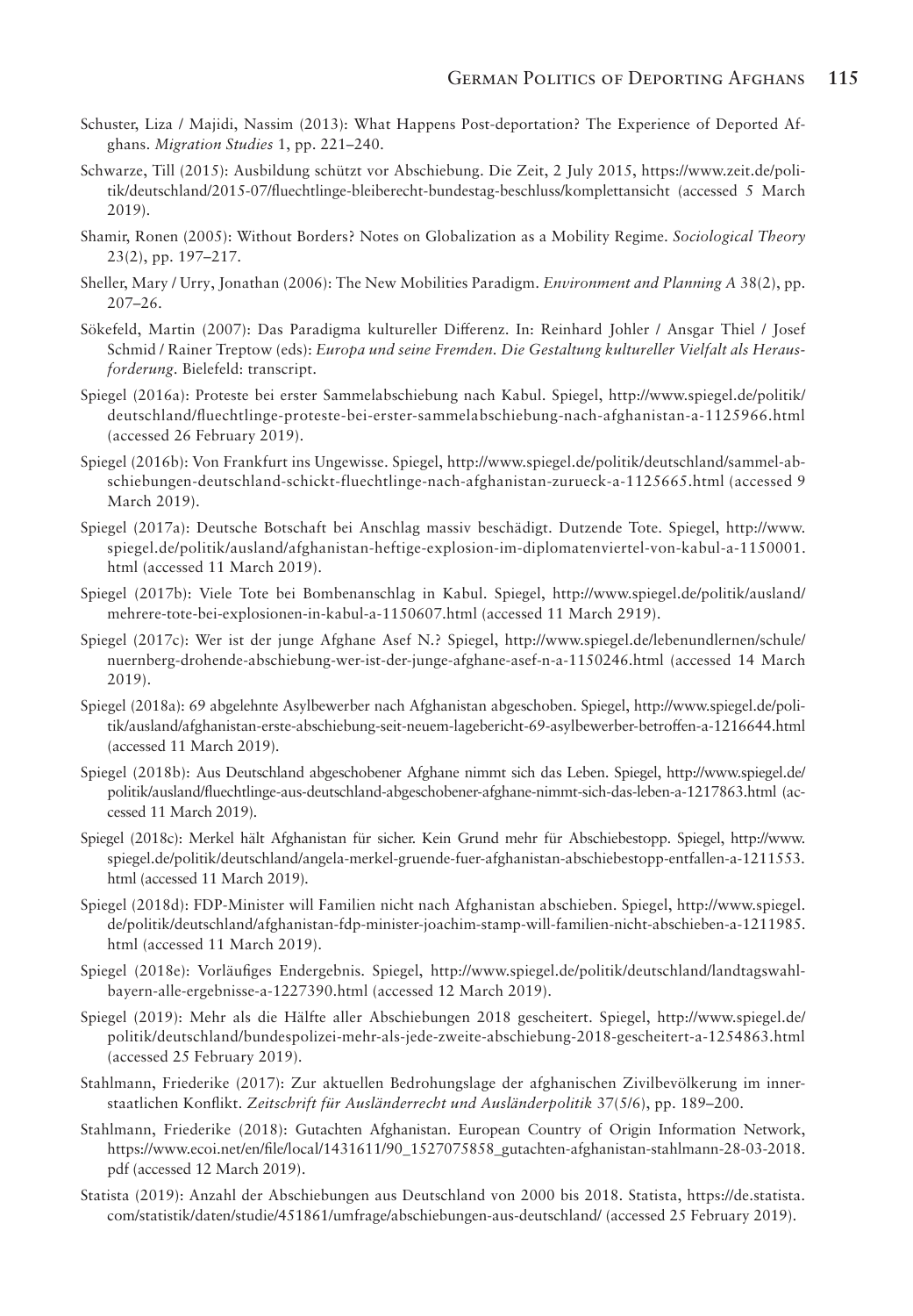- Strasser, Sabine / Tibet, Eda Elif (2019): The Border Event in the Everyday: Hope and Constraints in the Lives of Young Unaccompanied Asylum Seekers in Turkey. *Journal of Ethnic and Migration Studies* (online), doi 10.1080/1369183X.2019.1584699.
- Stroux, Salinia (2002): Afghanische Teppichhändler in der Hamburger Speicherstadt. *Ethnoscripts* 4(1), pp. 3–18.
- Süddeutsche Zeitung (2017a): Zahl der Todesopfer nach Anschlag bei deutscher Botschaft steigt weiter. Süddeutsche Zeitung, https://www.sueddeutsche.de/politik/afghanistan-zahl-der-todesopfer-nach-anschlagauf-deutsche-botschaft-steigt-weiter-1.3535188 (accessed 11 March 2019).
- Süddeutsche Zeitung (2017b): Geplante Abschiebung löst Tumulte an Nürnberger Berufsschule aus. Süddeutsche Zeitung, https://www.sueddeutsche.de/bayern/franken-geplante-abschiebung-loest-tumulte-an-nuernberger-berufsschule-aus-1.3529011 (accessed 13 March 2019).
- Süddeutsche Zeitung (2017c): 20-jähriger Afghane muss nicht in Haft. Süddeutsche Zeitung, https://www. sueddeutsche.de/bayern/nuernberg-jaehriger-afghane-muss-nicht-in-abschiebehaft-1.3530727 (accessed 13 March 2019).
- Süddeutsche Zeitung (2017d): Empörung über Sozialministerium: Wohlfahrtsverbände warnen vor Eingriff in Flüchtlingsberatung. Süddeutsche Zeitung, http://www.sueddeutsche.de/bayern/asylpolitik-empoerung-ueber-sozialministerium-1.3410753 (accessed 11 March 2019).
- Süddeutsche Zeitung (2018a): Dobrindt beklagt "Anti-Abschiebe-Industrie". Süddeutsche Zeitung, https:// www.sueddeutsche.de/politik/asylpolitik-dobrindt-beklagt-anti-abschiebe-industrie-1.3968956 (accessed 25 Februar 2019).
- Süddeutsche Zeitung (2018b): Fast jeder zweite abgelehnte Flüchtling siegt mit Klage vor Gericht. Süddeutsche Zeitung, https://www.sueddeutsche.de/politik/asyl-fluechtlinge-klage-gericht-1.3918139 (accessed 11 March 2019).
- Süddeutsche Zeitung (2018c): Seehofer irritiert mit Bemerkung zu Abschiebungen. Süddeutsche Zeitung, https://www.sueddeutsche.de/politik/masterplan-migration-seehofer-irritiert-mit-bemerkung-zu-abschiebungen-1.4049358 (accessed 11 March 2019).
- Süddeutsche Zeitung (2018d): Was das Ergebnis für Bayern bedeutet. Süddeutsche Zeitung, https://www. sueddeutsche.de/bayern/landtagswahl-prognose-ergebnis-csu-spd-afd-gruene-1.4169769 (accessed 12 March 2019).
- Süddeutsche Zeitung (2018e): Abschiebung entsetzt Asylhelfer. Süddeutsche Zeitung, https://www.sueddeutsche.de/muenchen/wolfratshausen/proteste-in-bad-toelz-abschiebung-entsetzt-asylhelfer-1.4217699 (accessed 14 March 2019).
- Süddeutsche Zeitung (2019a): "Anti-Abschiebe-Industrie" ist Unwort des Jahres. Süddeutsche Zeitung, https://www.sueddeutsche.de/kultur/anti-abschiebe-industrie-unwort-des-jahres-1.4287942 (accessed 11 March 2019).
- Süddeutsche Zeitung (2019b): Kriminalisierte Helfer. Süddeutsche Zeitung, https://www.sueddeutsche.de/ politik/gesetzesvorhaben-kriminalisierte-helfer-1.4459043 (accessed 2 July 2019).
- Tagesspiegel (2017): Dutzende Tote in Kabul. Deutsche Botschaft massiv beschädigt. Tagesspiegel, https:// www.tagesspiegel.de/politik/anschlag-in-afghanistan-dutzende-tote-in-kabul-deutsche-botschaft-massivbeschaedigt/19873042.html (accessed 12 March 2019).
- Tagesspiegel (2019): Abschiebeflug mit 38 Afghanen in Kabul eingetroffen. Tagesspiegel, https://www.tagesspiegel.de/politik/afghanistan-abschiebeflug-mit-38-afghanen-in-kabul-eingetroffen/24010770.html (accessed 11 March 2019).
- The Guardian (2016): EU's Secret Ultimatum to Afghanistan: Accept 80,000 Deportees or Lose Aid. The Guardian, https://www.theguardian.com/global-development/2016/sep/28/eu-secret-ultimatum-afghanistan-accept-80000-deportees-lose-aid-brussels-summit-migration-sensitive (accessed 13 March 2019).
- Ticktin, Miriam (2011): Casualties of Care: Immigration and the Politics of Humanitarianism in France. Berkeley: University of California Press.
- Tiedemann, Paul (2016): Gefahrendichte und Judiz. Versuch einer Rationalisierung. *Zeitschrift für Ausländerrecht und Ausländerpolitik* 36(2), pp. 53–60.